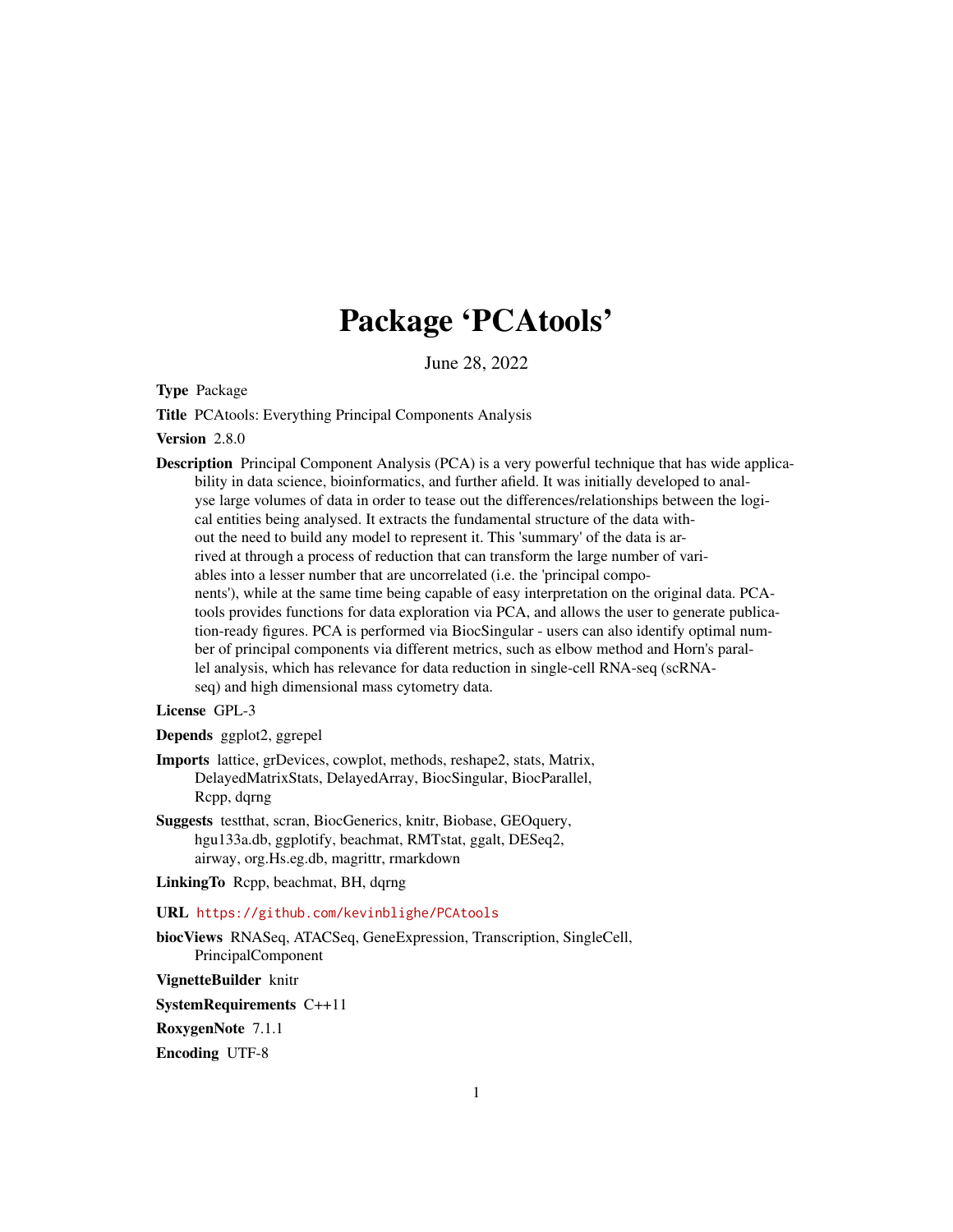2 biplot

<span id="page-1-0"></span>

git\_url https://git.bioconductor.org/packages/PCAtools

git\_branch RELEASE\_3\_15

git\_last\_commit a285fdc

git\_last\_commit\_date 2022-04-26

Date/Publication 2022-06-28

Author Kevin Blighe [aut, cre], Anna-Leigh Brown [ctb], Vincent Carey [ctb], Guido Hooiveld [ctb], Aaron Lun [aut, ctb]

Maintainer Kevin Blighe <kevin@clinicalbioinformatics.co.uk>

# R topics documented:

| Index |  |
|-------|--|

biplot *Draw a bi-plot, comparing 2 selected principal components / eigenvectors.*

# Description

Draw a bi-plot, comparing 2 selected principal components / eigenvectors.

```
biplot(
 pcaobj,
 x = "PC1",y = "PC2",showLoadings = FALSE,
```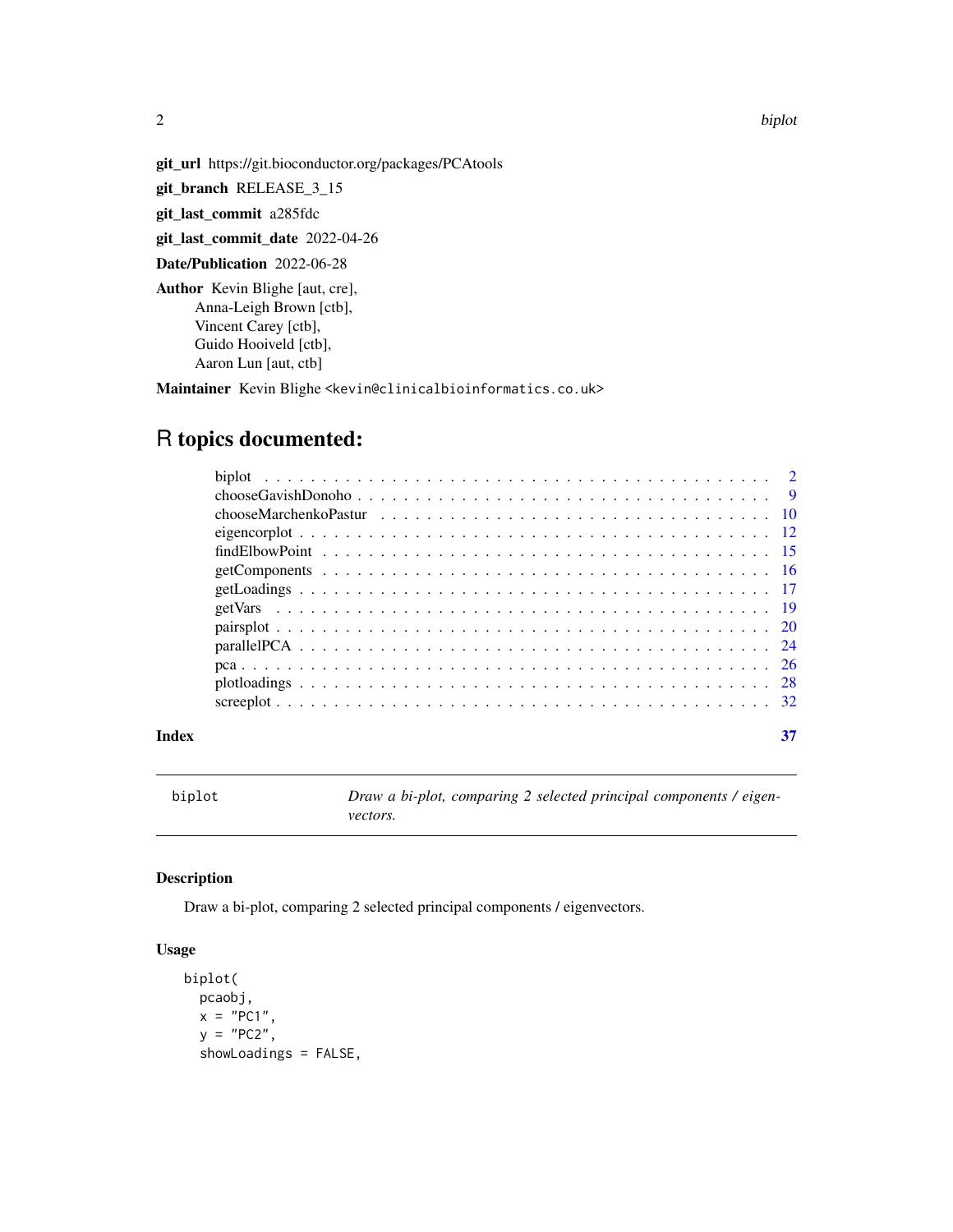#### biplot 3

```
ntopLoadings = 5,
showLoadingsNames = if (showLoadings) TRUE else FALSE,
colLoadingsNames = "black",
sizeLoadingsNames = 3,
boxedLoadingsNames = TRUE,
fillBoxedLoadings = alpha("white", 1/4),
drawConnectorsLoadings = TRUE,
widthConnectorsLoadings = 0.5,
colConnectorsLoadings = "grey50",
lengthLoadingsArrowsFactor = 1.5,
colLoadingsArrows = "black",
widthLoadingsArrows = 0.5,
alphaLoadingsArrow = 1,
\text{colby} = \text{NULL},
colkey = NULL,
colLegendTitle = if (!is.null(colby)) colby else NULL,
singlecol = NULL,
shape = NULL,
shapekey = NULL,
shapeLegendTitle = if (!is.null(shape)) shape else NULL,
pointSize = 3,
legendPosition = "none",
legendLabSize = 12,
legendTitleSize = 14,
legendIconSize = 5,
encircle = FALSE,
encircleFill = TRUE,
encircleFillKey = NULL,
encircleAlpha = 1/4,
encircleLineSize = 0.25,
encircleLineCol = NULL,
ellipse = FALSE,
ellipseType = "t",
ellipseLevel = 0.95,
ellipseSegments = 51,
ellipseFill = TRUE,
ellipseFillKey = NULL,
ellipseAlpha = 1/4,
ellipseLineSize = 0.25,
ellipseLineCol = NULL,
xlim = if (showLoadings || ellipse) c(min(pcaobj$rotated[, x]) -
  abs((min(pcaobj$rotated[, x])/100) * 35), max(pcaobj$rotated[, x]) +
  abs((min(pcaobj$rotated[, x])/100) * 35)) else c(min(pcaobj$rotated[, x]) -
  abs((min(pcaobj$rotated[, x])/100) * 10), max(pcaobj$rotated[, x]) +
  abs((min(pcaobj$rotated[, x])/100) * 10)),
ylim = if (showLoadings || ellipse) c(min(pcaobj$rotated[, y]) -
  abs((min(pcaobj$rotated[, y])/100) * 35), max(pcaobj$rotated[, y]) +
  abs((min(pcaobj$rotated[, y])/100) * 35)) else c(min(pcaobj$rotated[, y]) -
```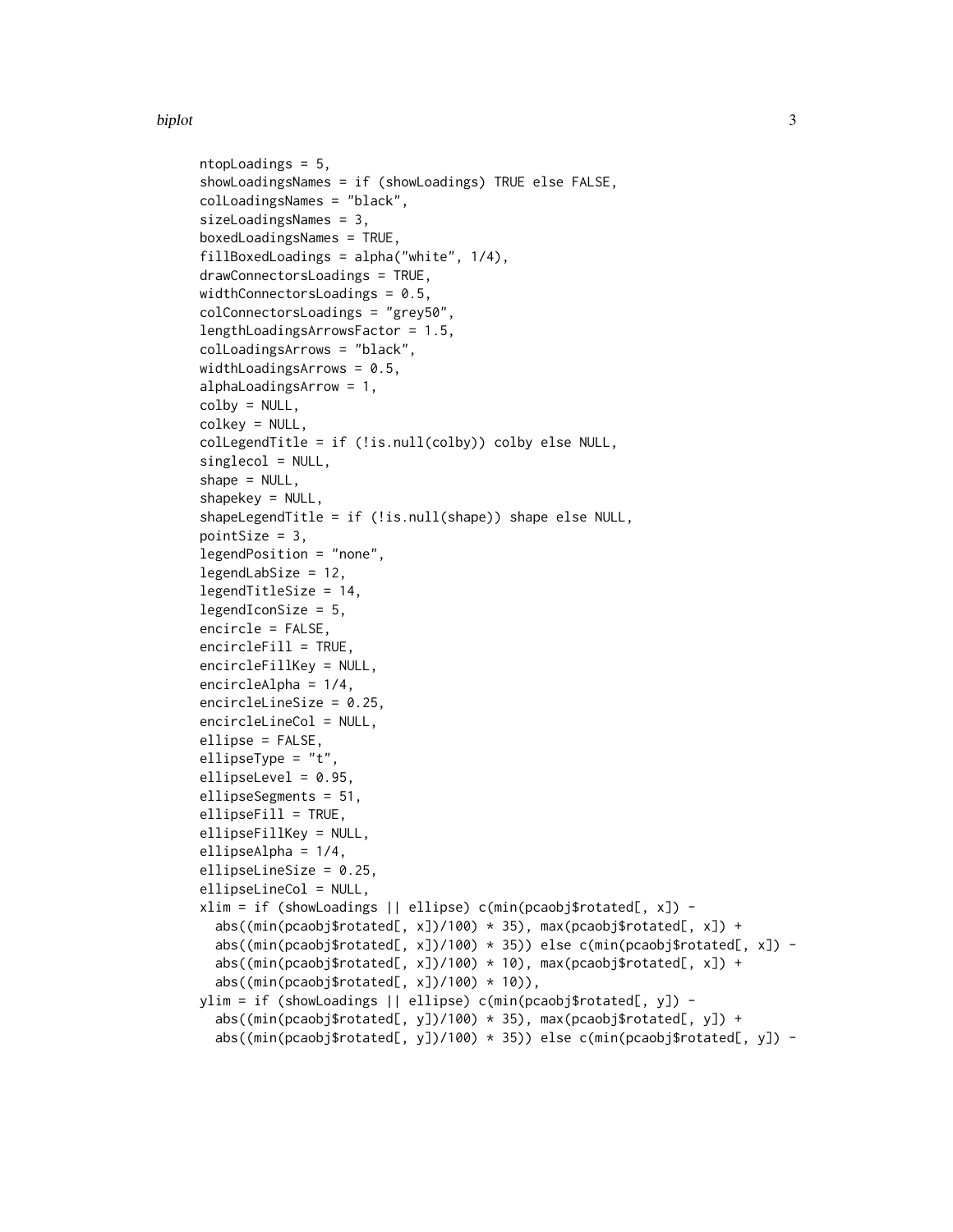```
abs((min(pcaobj$rotated[, y])/100) * 10), max(pcaobj$rotated[, y]) +
  abs((\min(\text{pcaobj$rotated[, y]/100) * 10)),
lab = rownames(pcaobj$metadata),
labSize = 3,
boxedLabels = FALSE,
selectLab = NULL,
drawConnectors = TRUE,
widthConnectors = 0.5,
colConnectors = "grey50",
max.overlaps = 15,
maxoverlapsConnectors = NULL,
min.segment.length = 0,
directionConnectors = "both",
xlab = paste0(x, ", ", round(pcaobj\$variance[x], digits = 2),<br>
"% variation"),xlabAngle = 0,
xlabhjust = 0.5,
xlabvjust = 0.5,
ylab = paste0(y, ", ", round(pcaobj$variance[y], digits = 2), "% variation"),
ylabAngle = 0,
vlabhjust = 0.5,
ylabvjust = 0.5,
axisLabSize = 16,
title = "",
subtitle = "caption = ",
titleLabSize = 16,
subtitleLabSize = 12,
captionLabSize = 12,
hline = NULL,
hlineType = "longdash",
hlineCol = "black",
hlineWidth = 0.4,
vline = NULL,vlineType = "longdash",
vlineCol = "black",
vlineWidth = 0.4,
gridlines.major = TRUE,
gridlines.minor = TRUE,
borderWidth = 0.8,
borderColour = "black",
returnPlot = TRUE
```
#### Arguments

 $\lambda$ 

pcaobj Object of class 'pca' created by pca().

x A principal component to plot on x-axis. All principal component names are stored in pcaobj\$label.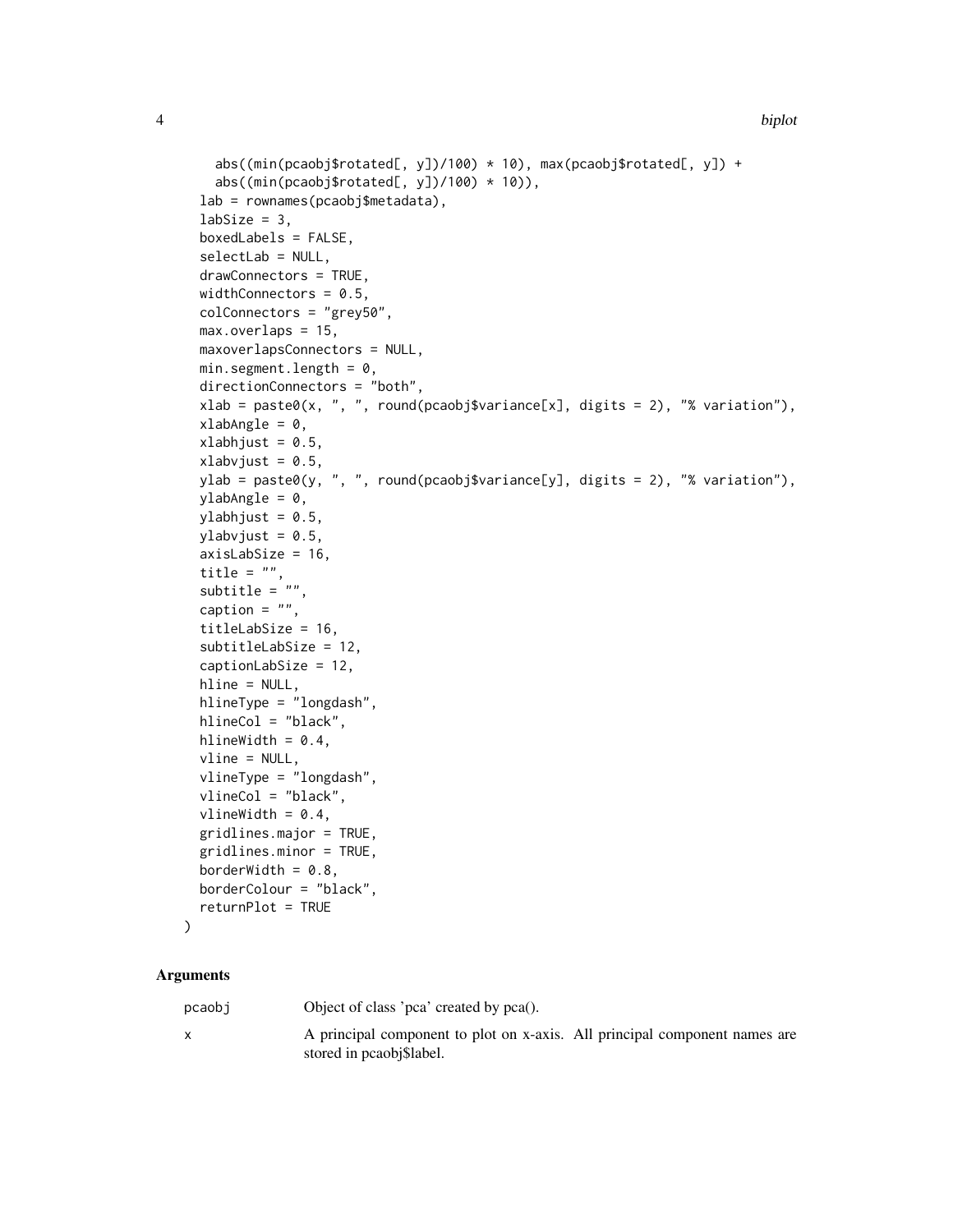biplot 5

| у                          | A principal component to plot on y-axis. All principal component names are<br>stored in pcaobj\$label.                                                                                                                                     |
|----------------------------|--------------------------------------------------------------------------------------------------------------------------------------------------------------------------------------------------------------------------------------------|
| showLoadings               | Logical, indicating whether or not to overlay variable loadings.                                                                                                                                                                           |
| ntopLoadings               | If showLoadings == TRUE, select this many variables based on absolute ordered<br>variable loading for each PC in the biplot. As a result of looking across 2 PCs,<br>it can occur whereby greater than this number are actually displayed. |
| showLoadingsNames          |                                                                                                                                                                                                                                            |
|                            | Logical, indicating to show variable loadings names or not.                                                                                                                                                                                |
| colLoadingsNames           |                                                                                                                                                                                                                                            |
|                            | If 'showLoadings $==$ TRUE', colour of text labels.                                                                                                                                                                                        |
| sizeLoadingsNames          |                                                                                                                                                                                                                                            |
|                            | If 'showLoadings == TRUE', size of text labels.                                                                                                                                                                                            |
| boxedLoadingsNames         |                                                                                                                                                                                                                                            |
|                            | Logical, if 'showLoadings == TRUE', draw text labels in boxes.                                                                                                                                                                             |
| fillBoxedLoadings          |                                                                                                                                                                                                                                            |
|                            | When 'boxedLoadingsNames == TRUE', this controls the background fill of the<br>boxes. To control both the fill and transparency, user can specify a value of the<br>form 'alpha( <colour>, <alpha>)'.</alpha></colour>                     |
| drawConnectorsLoadings     |                                                                                                                                                                                                                                            |
|                            | If 'showLoadings == TRUE', draw line connectors to the variable loadings ar-<br>rows in order to fit more labels in the plot space.                                                                                                        |
| widthConnectorsLoadings    |                                                                                                                                                                                                                                            |
|                            | If 'showLoadings == TRUE', width of the line connectors drawn to the variable<br>loadings arrows.                                                                                                                                          |
| colConnectorsLoadings      |                                                                                                                                                                                                                                            |
|                            | If 'showLoadings == TRUE', colour of the line connectors drawn to the variable<br>loadings arrows.                                                                                                                                         |
| lengthLoadingsArrowsFactor |                                                                                                                                                                                                                                            |
|                            | If 'showLoadings = TRUE', multiply the internally-determined length of the<br>variable loadings arrows by this factor.                                                                                                                     |
| colLoadingsArrows          |                                                                                                                                                                                                                                            |
|                            | If showLoadings $==$ TRUE, colour of the variable loadings arrows.                                                                                                                                                                         |
| widthLoadingsArrows        | If showLoadings $==$ TRUE, width of the variable loadings arrows.                                                                                                                                                                          |
| alphaLoadingsArrow         |                                                                                                                                                                                                                                            |
|                            | If showLoadings == TRUE, colour transparency of the variable loadings arrows.                                                                                                                                                              |
| colby                      | If NULL, all points will be coloured differently. If not NULL, value is assumed<br>to be a column name in pcaobj\$metadata relating to some grouping/categorical<br>variable.                                                              |
| colkey                     | Vector of name-value pairs relating to value passed to 'col', e.g., c(A='forestgreen',<br>$B = 'gold'.$                                                                                                                                    |
|                            | collegendTitle Title of the legend for the variable specified by 'colby'.                                                                                                                                                                  |
| singlecol                  | If specified, all points will be shaded by this colour. Overrides 'col'.                                                                                                                                                                   |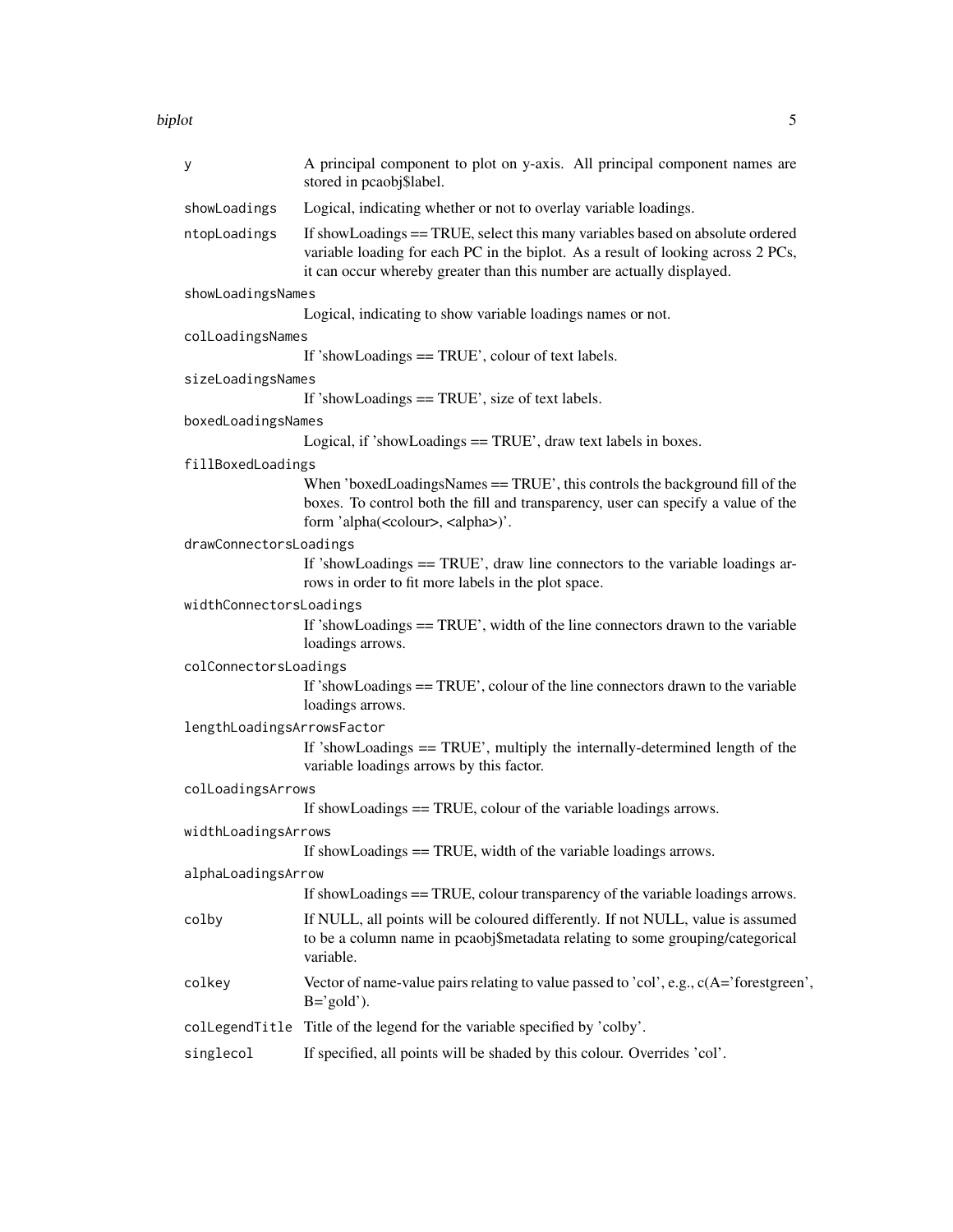| shape                            | If NULL, all points will be have the same shape. If not NULL, value is assumed<br>to be a column name in pcaobj\$metadata relating to some grouping/categorical<br>variable.                                                                                                                                                                                                                                |
|----------------------------------|-------------------------------------------------------------------------------------------------------------------------------------------------------------------------------------------------------------------------------------------------------------------------------------------------------------------------------------------------------------------------------------------------------------|
| shapekey                         | Vector of name-value pairs relating to value passed to 'shape', e.g., $c(A=10,$<br>$B=21$ ).                                                                                                                                                                                                                                                                                                                |
| shapeLegendTitle                 |                                                                                                                                                                                                                                                                                                                                                                                                             |
|                                  | Title of the legend for the variable specified by 'shape'.                                                                                                                                                                                                                                                                                                                                                  |
| pointSize                        | Size of plotted points.                                                                                                                                                                                                                                                                                                                                                                                     |
|                                  | legendPosition Position of legend ('top', 'bottom', 'left', 'right', 'none').                                                                                                                                                                                                                                                                                                                               |
| legendLabSize<br>legendTitleSize | Size of plot legend text.                                                                                                                                                                                                                                                                                                                                                                                   |
|                                  | Size of plot legend title text.                                                                                                                                                                                                                                                                                                                                                                             |
|                                  | legendIconSize Size of plot legend icons / symbols.                                                                                                                                                                                                                                                                                                                                                         |
| encircle                         | Logical, indicating whether to draw a polygon around the groups specified by<br>'colby'.                                                                                                                                                                                                                                                                                                                    |
| encircleFill                     | Logical, if 'encircle $==$ TRUE', this determines whether to fill the encircled<br>region or not.                                                                                                                                                                                                                                                                                                           |
| encircleFillKey                  |                                                                                                                                                                                                                                                                                                                                                                                                             |
|                                  | Vector of name-value pairs relating to value passed to 'encircle Fill', e.g., $c(A=')$ forestgreen',<br>B='gold'). If NULL, the fill is controlled by whatever has already been used for<br>'colby' / 'colkey'.                                                                                                                                                                                             |
| encircleAlpha                    | Alpha for purposes of controlling colour transparency of the encircled region.<br>Used when 'encircle $==$ TRUE'.                                                                                                                                                                                                                                                                                           |
| encircleLineSize                 |                                                                                                                                                                                                                                                                                                                                                                                                             |
| encircleLineCol                  | Line width of the encircled line when 'encircle $==$ TRUE'.                                                                                                                                                                                                                                                                                                                                                 |
|                                  | Colour of the encircled line when 'encircle $==$ TRUE'.                                                                                                                                                                                                                                                                                                                                                     |
| ellipse                          | Logical, indicating whether to draw a data ellipse around the groups specified<br>by 'colby'.                                                                                                                                                                                                                                                                                                               |
| ellipseType                      | [paraphrased from https://ggplot2.tidyverse.org/reference/stat_ellipse.html] The<br>type of ellipse. "t" assumes a multivariate t-distribution, while "norm" assumes a<br>multivariate normal distribution. "euclid" draws a circle with the radius equal to<br>level, representing the euclidean distance from the center. This ellipse probably<br>won't appear circular unless coord_fixed() is applied. |
| ellipseLevel                     | [paraphrased from https://ggplot2.tidyverse.org/reference/stat_ellipse.html] The<br>level at which to draw an ellipse, or, if ellipseType="euclid", the radius of the<br>circle to be drawn.                                                                                                                                                                                                                |
| ellipseSegments                  |                                                                                                                                                                                                                                                                                                                                                                                                             |
|                                  | [from https://ggplot2.tidyverse.org/reference/stat_ellipse.html] The number of<br>segments to be used in drawing the ellipse.                                                                                                                                                                                                                                                                               |
| ellipseFill                      | Logical, if 'ellipse == TRUE', this determines whether to fill the region or not.                                                                                                                                                                                                                                                                                                                           |
| ellipseFillKey                   | Vector of name-value pairs relating to value passed to 'ellipseFill', e.g., c(A='forestgreen',<br>B='gold'). If NULL, the fill is controlled by whatever has already been used for<br>'colby' / 'colkey'.                                                                                                                                                                                                   |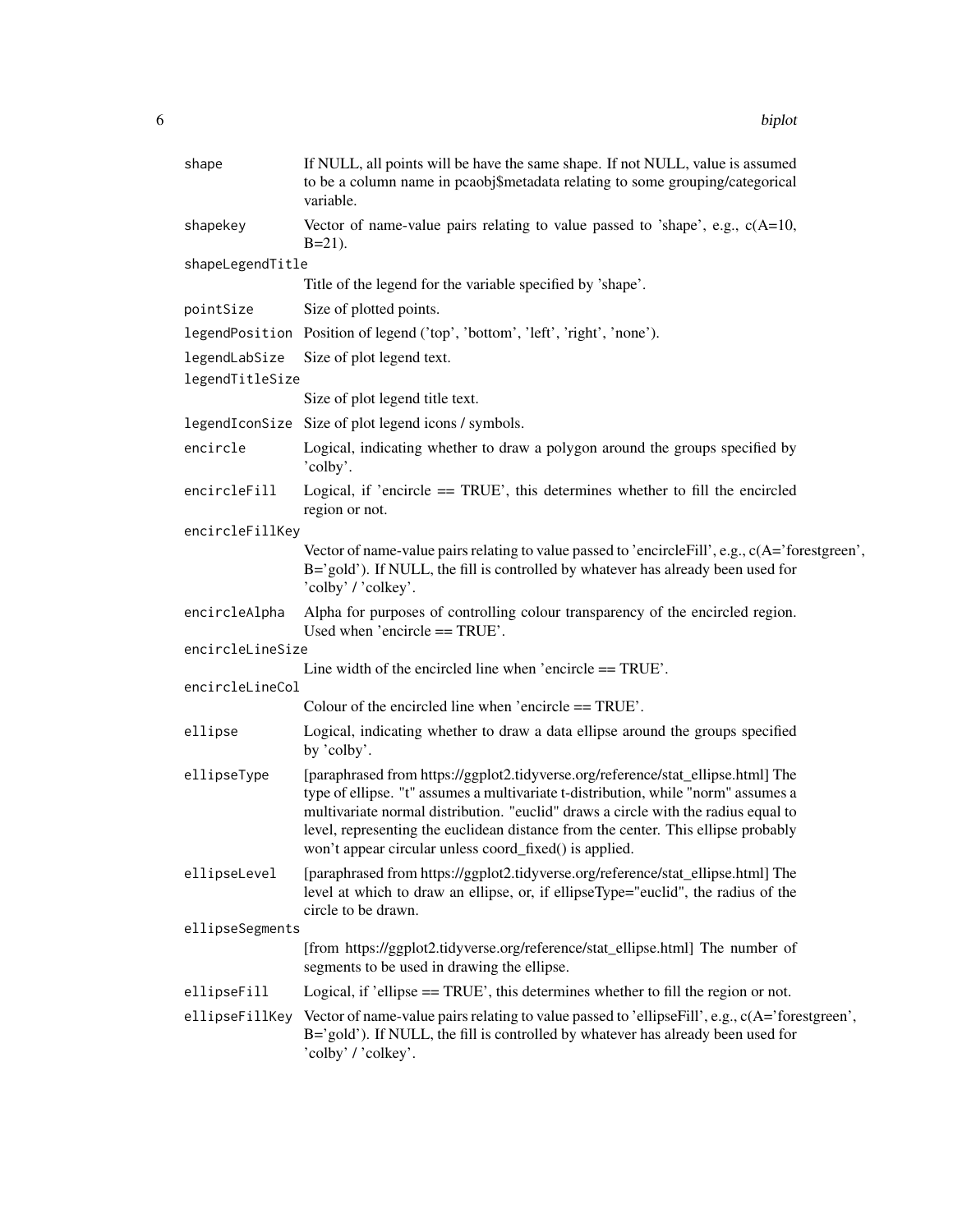#### biplot the contract of the contract of the contract of the contract of the contract of the contract of the contract of the contract of the contract of the contract of the contract of the contract of the contract of the con

| ellipseAlpha          | Alpha for purposes of controlling colour transparency of the ellipse region. Used<br>when 'ellipse $==$ TRUE'.                |
|-----------------------|-------------------------------------------------------------------------------------------------------------------------------|
| ellipseLineSize       |                                                                                                                               |
|                       | Line width of the ellipse line when 'ellipse == TRUE'.                                                                        |
|                       | ellipseLineCol Colour of the ellipse line when 'ellipse == TRUE'.                                                             |
| xlim                  | Limits of the x-axis.                                                                                                         |
| ylim                  | Limits of the y-axis.                                                                                                         |
| lab                   | A vector containing labels to add to the plot.                                                                                |
| labSize               | Size of labels.                                                                                                               |
| boxedLabels           | Logical, draw text labels in boxes.                                                                                           |
| selectLab             | A vector containing a subset of lab to plot.                                                                                  |
|                       | drawConnectors Logical, indicating whether or not to connect plot labels to their corresponding<br>points by line connectors. |
| widthConnectors       |                                                                                                                               |
|                       | Line width of connectors.                                                                                                     |
| colConnectors         | Line colour of connectors.                                                                                                    |
| max.overlaps          | Equivalent of max.overlaps in ggrepel. Set to 'Inf' to always display all labels<br>when $drawConnectors = TRUE$ .            |
| maxoverlapsConnectors |                                                                                                                               |
| min.segment.length    | See max.overlaps.                                                                                                             |
|                       | When drawConnectors = TRUE, specifies the minimum length of the connector<br>line segments.                                   |
| directionConnectors   |                                                                                                                               |
|                       | direction in which to draw connectors. 'both', 'x', or 'y'.                                                                   |
| xlab                  | Label for x-axis.                                                                                                             |
| xlabAngle             | Rotation angle of x-axis labels.                                                                                              |
| xlabhjust             | Horizontal adjustment of x-axis labels.                                                                                       |
| xlabvjust             | Vertical adjustment of x-axis labels.                                                                                         |
| ylab                  | Label for y-axis.                                                                                                             |
| ylabAngle             | Rotation angle of y-axis labels.                                                                                              |
| ylabhjust             | Horizontal adjustment of y-axis labels.                                                                                       |
| ylabvjust             | Vertical adjustment of y-axis labels.                                                                                         |
| axisLabSize           | Size of x- and y-axis labels.                                                                                                 |
| title                 | Plot title.                                                                                                                   |
| subtitle              | Plot subtitle.                                                                                                                |
| caption               | Plot caption.                                                                                                                 |
| titleLabSize          | Size of plot title.                                                                                                           |
| subtitleLabSize       |                                                                                                                               |
|                       | Size of plot subtitle.                                                                                                        |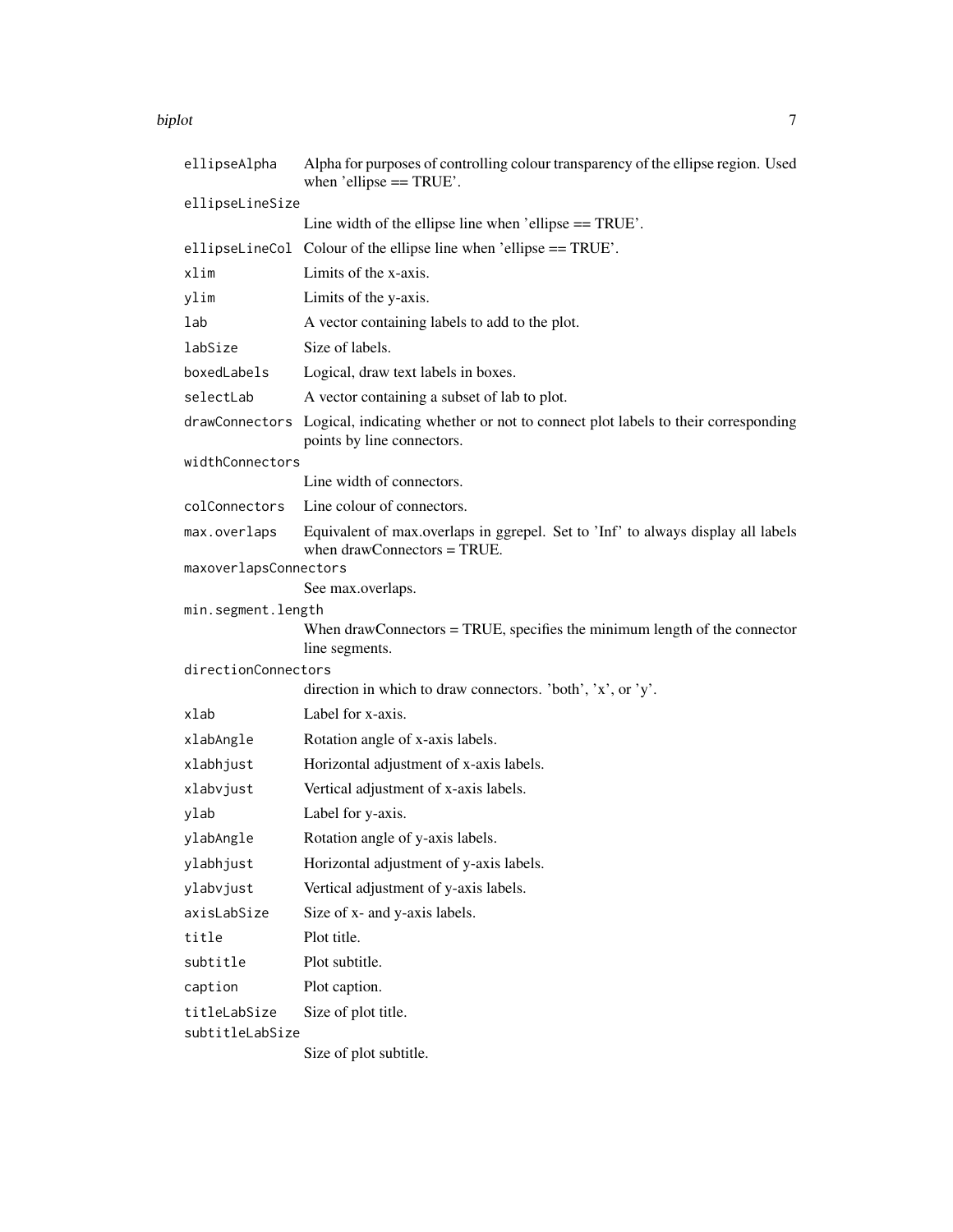<span id="page-7-0"></span>

|                               | captionLabSize Size of plot caption.                                                                                                                                                                               |
|-------------------------------|--------------------------------------------------------------------------------------------------------------------------------------------------------------------------------------------------------------------|
| hline                         | Draw one or more horizontal lines passing through this/these values on y-axis.<br>For single values, only a single numerical value is necessary. For multiple lines,<br>pass these as a vector, e.g., $c(60,90)$ . |
| hlineType                     | Line type for hline ('blank', 'solid', 'dashed', 'dotted', 'dotdash', 'longdash',<br>'twodash').                                                                                                                   |
| hlineCol                      | Colour of hline.                                                                                                                                                                                                   |
| hlineWidth                    | Width of hline.                                                                                                                                                                                                    |
| vline                         | Draw one or more vertical lines passing through this/these values on x-axis. For<br>single values, only a single numerical value is necessary. For multiple lines,<br>pass these as a vector, e.g., $c(60,90)$ .   |
| vlineType                     | Line type for vline ('blank', 'solid', 'dashed', 'dotted', 'dotdash', 'longdash',<br>'twodash').                                                                                                                   |
| vlineCol                      | Colour of vline.                                                                                                                                                                                                   |
| vlineWidth<br>gridlines.major | Width of vline.                                                                                                                                                                                                    |
|                               | Logical, indicating whether or not to draw major gridlines.                                                                                                                                                        |
| gridlines.minor               |                                                                                                                                                                                                                    |
|                               | Logical, indicating whether or not to draw minor gridlines.                                                                                                                                                        |
| borderWidth                   | Width of the border on the x and y axes.                                                                                                                                                                           |
| borderColour                  | Colour of the border on the x and y axes.                                                                                                                                                                          |
| returnPlot                    | Logical, indicating whether or not to return the plot object.                                                                                                                                                      |

#### Details

Draw a bi-plot, comparing 2 selected principal components / eigenvectors.

# Value

A [ggplot2](#page-0-0) object.

# Author(s)

Kevin Blighe <kevin@clinicalbioinformatics.co.uk>

```
options(scipen=10)
options(digits=6)
col <- 20
row <- 20000
mat1 <- matrix(
 rexp(col*row, rate = 0.1),
 ncol = colrownames(mat1) <- paste0('gene', 1:nrow(mat1))
colnames(mat1) <- paste0('sample', 1:ncol(mat1))
```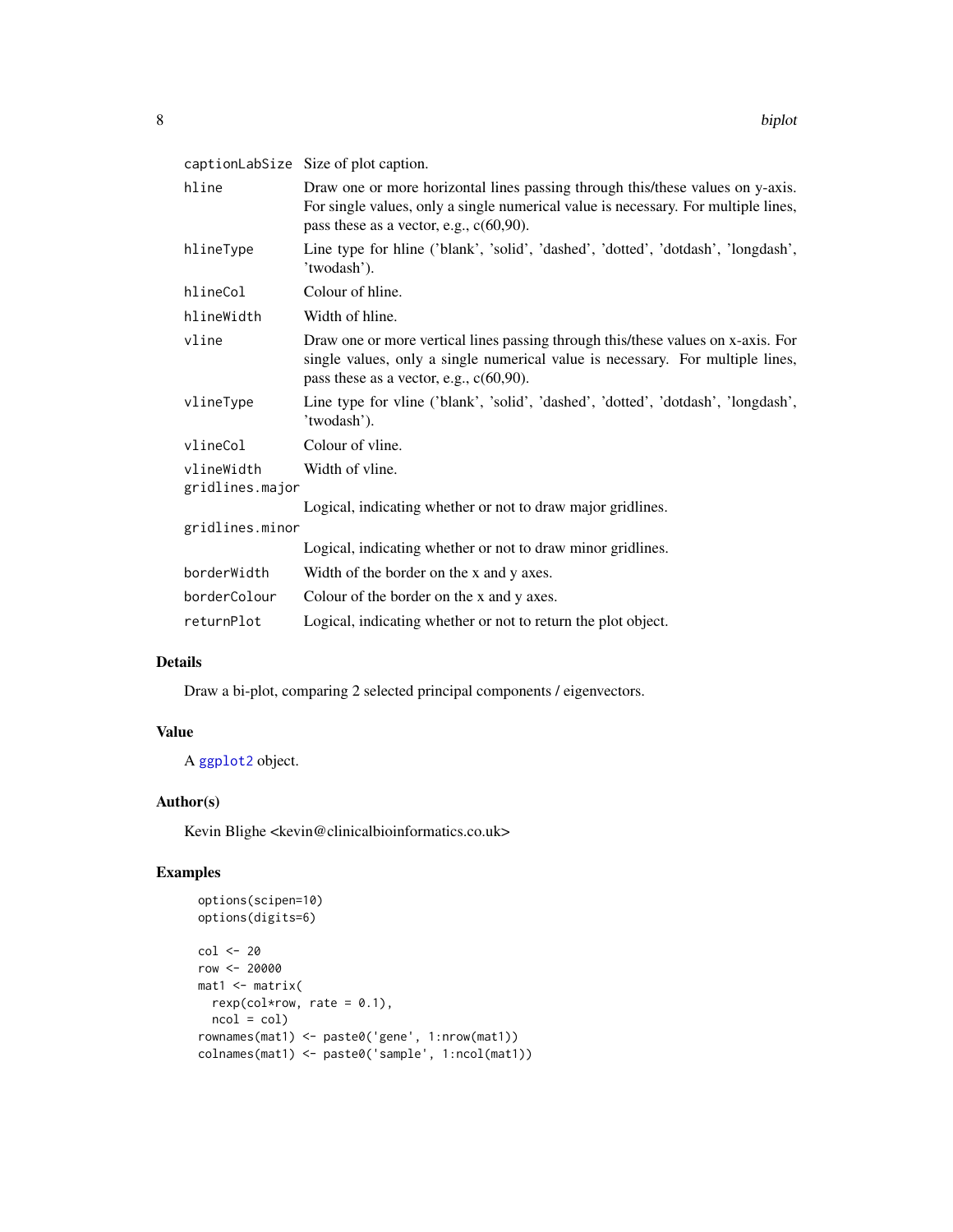```
mat2 <- matrix(
rexp(col*row, rate = 0.1),ncol = colrownames(mat2) <- paste0('gene', 1:nrow(mat2))
colnames(mat2) <- paste0('sample', (ncol(mat1)+1):(ncol(mat1)+ncol(mat2)))
mat <- cbind(mat1, mat2)
metadata <- data.frame(row.names = colnames(mat))
metadata$Group <- rep(NA, ncol(mat))
metadata$Group[seq(1,40,2)] <- 'A'
metadata$Group[seq(2,40,2)] <- 'B'
metadata$CRP <- sample.int(100, size=ncol(mat), replace=TRUE)
metadata$ESR <- sample.int(100, size=ncol(mat), replace=TRUE)
p \leq -pca(mat, metadata = metadata, removeVar = 0.1)biplot(p)
biplot(p, colby = 'Group', shape = 'Group')
biplot(p, colby = 'Group', colkey = c(A = 'forestgreen', B = 'gold'),legendPosition = 'right')
biplot(p, colby = 'Group', colkey = c(A='forestgreen', B='gold'),
  shape = 'Group', shapekey = c(A=10, B=21), legendPosition = 'bottom')
```
<span id="page-8-1"></span>chooseGavishDonoho *Choosing PCs with the Gavish-Donoho method*

# Description

Use the Gavish-Donoho method to determine the optimal number of PCs to retain.

#### Usage

```
chooseGavishDonoho(x, .dim = dim(x), var.explained, noise)
```
#### Arguments

| $\mathsf{x}$  | The data matrix used for the PCA, containing variables in rows and observations<br>in columns. Ignored if dim is supplied.                                                                                          |
|---------------|---------------------------------------------------------------------------------------------------------------------------------------------------------------------------------------------------------------------|
| .dim          | An integer vector containing the dimensions of the data matrix used for PCA.<br>The first element should contain the number of variables and the second element<br>should contain the number of observations.       |
| var.explained | A numeric vector containing the variance explained by successive PCs. This<br>should be sorted in decreasing order. Note that this should be the variance ex-<br>plained, NOT the percentage of variance explained! |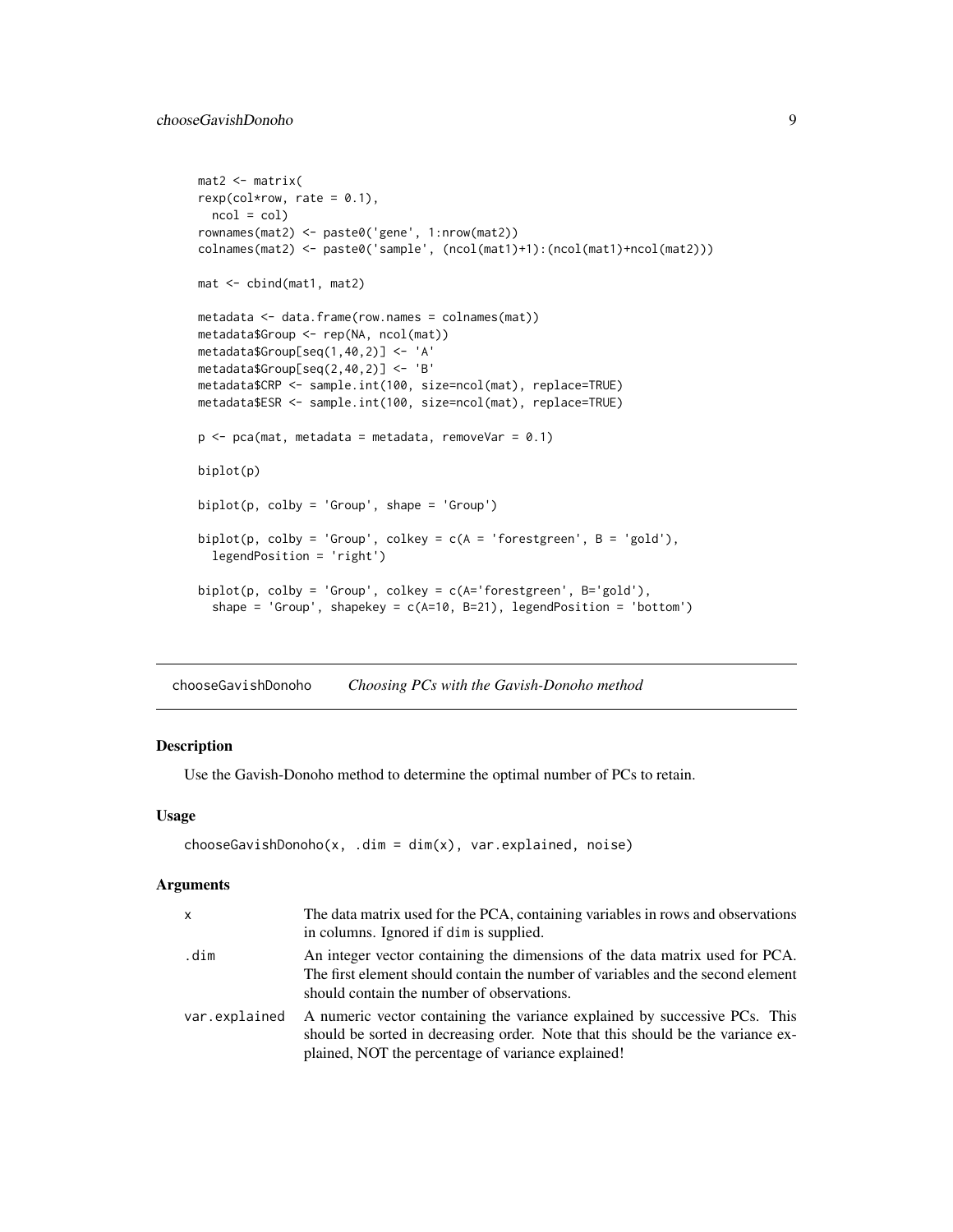<span id="page-9-0"></span>noise Numeric scalar specifying the variance of the random noise.

#### Details

Assuming that  $x$  is the sum of some low-rank truth and some i.i.d. random matrix with variance noise, the Gavish-Donoho method defines a threshold on the singular values that minimizes the reconstruction error from the PCs. This provides a mathematical definition of the "optimal" choice of the number of PCs for a given matrix, though it depends on both the i.i.d. assumption and an estimate for noise.

# Value

An integer scalar specifying the number of PCs to retain. The effective limit on the variance explained is returned in the attributes.

# Author(s)

Aaron Lun

# See Also

[chooseMarchenkoPastur](#page-9-1), [parallelPCA](#page-23-1) and [findElbowPoint](#page-14-1), for other approaches to choosing the number of PCs.

# Examples

```
truth <- matrix(rnorm(1000), nrow=100)
truth <- truth[,sample(ncol(truth), 1000, replace=TRUE)]
obs <- truth + rnorm(length(truth), sd=2)
```

```
# Note, we need the variance explained, NOT the percentage
# of variance explained!
pcs < - pca(obj)chooseGavishDonoho(obs, var.explained=pcs$sdev^2, noise=4)
```
<span id="page-9-1"></span>chooseMarchenkoPastur *Choosing PCs with the Marchenko-Pastur limit*

#### Description

Use the Marchenko-Pastur limit to choose the number of top PCs to retain.

```
chooseMarchenkoPastur(x, .dim = dim(x), var.explained, noise)
```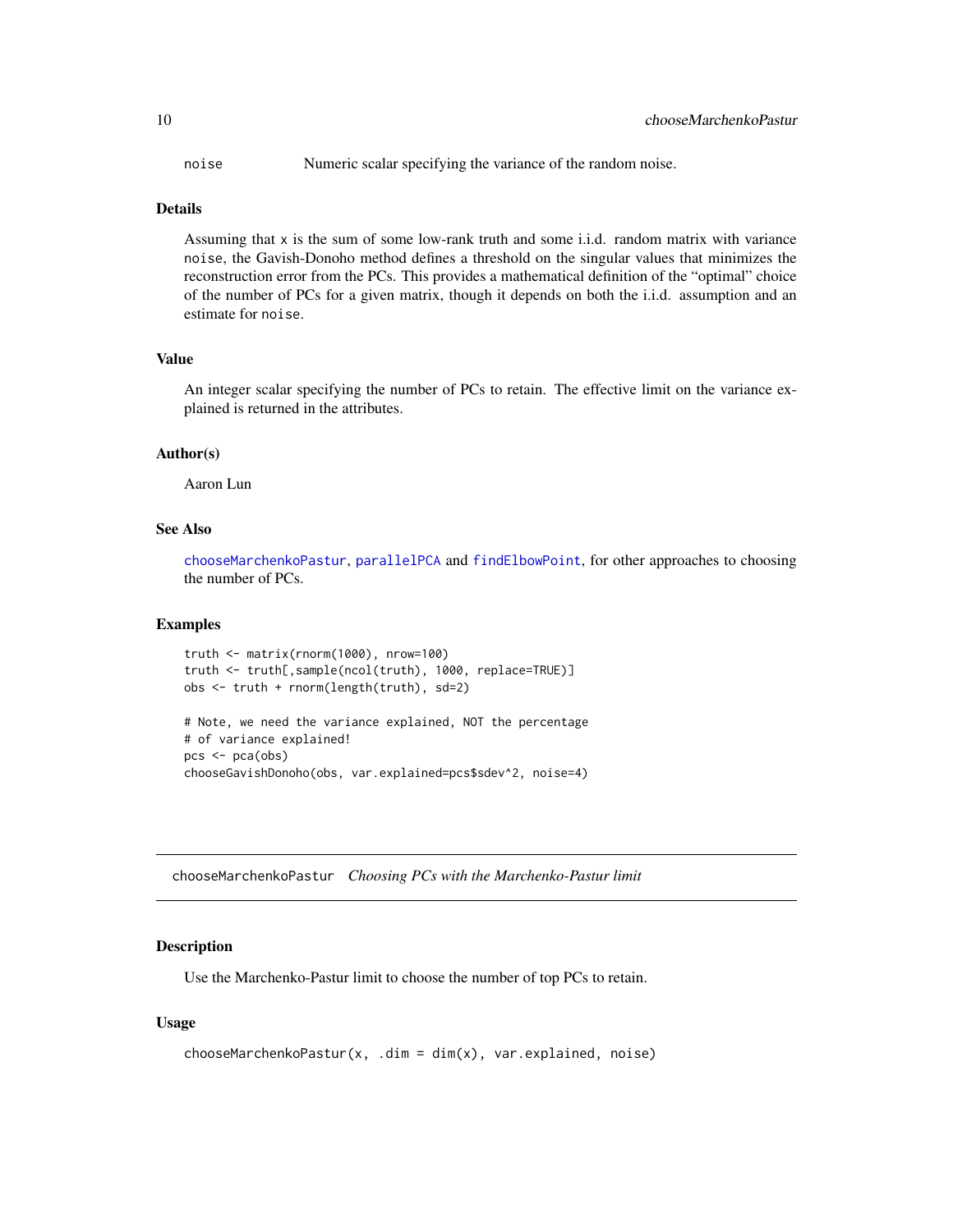#### <span id="page-10-0"></span>**Arguments**

| $\mathsf{x}$  | The data matrix used for the PCA, containing variables in rows and observations<br>in columns. Ignored if dim is supplied.                                                                                          |
|---------------|---------------------------------------------------------------------------------------------------------------------------------------------------------------------------------------------------------------------|
| .dim          | An integer vector containing the dimensions of the data matrix used for PCA.<br>The first element should contain the number of variables and the second element<br>should contain the number of observations.       |
| var.explained | A numeric vector containing the variance explained by successive PCs. This<br>should be sorted in decreasing order. Note that this should be the variance ex-<br>plained, NOT the percentage of variance explained! |
| noise         | Numeric scalar specifying the variance of the random noise.                                                                                                                                                         |

# Details

For a random matrix with i.i.d. values, the Marchenko-Pastur (MP) limit defines the maximum eigenvalue. Let us assume that x is the sum of some low-rank truth and some i.i.d. random matrix with variance noise. We can use the MP limit to determine the maximum variance that could be explained by a fully random PC; all PCs that explain more variance are thus likely to contain real structure and should be retained.

Of course, this has some obvious caveats such as the unrealistic i.i.d. assumption and the need to estimate noise. Moreover, PCs below the MP limit are not necessarily uninformative or lacking structure; it is just that their variance explained does not match the most extreme case that random noise has to offer.

# Value

An integer scalar specifying the number of PCs with variance explained beyond the MP limit. The limit itself is returned in the attributes.

# Author(s)

Aaron Lun

# See Also

[chooseGavishDonoho](#page-8-1), [parallelPCA](#page-23-1) and [findElbowPoint](#page-14-1), for other approaches to choosing the number of PCs.

```
truth <- matrix(rnorm(1000), nrow=100)
truth <- truth[,sample(ncol(truth), 1000, replace=TRUE)]
obs <- truth + rnorm(length(truth), sd=2)
# Note, we need the variance explained, NOT the percentage
# of variance explained!
pcs < - pca(\text{obs})chooseMarchenkoPastur(obs, var.explained=pcs$sdev^2, noise=4)
```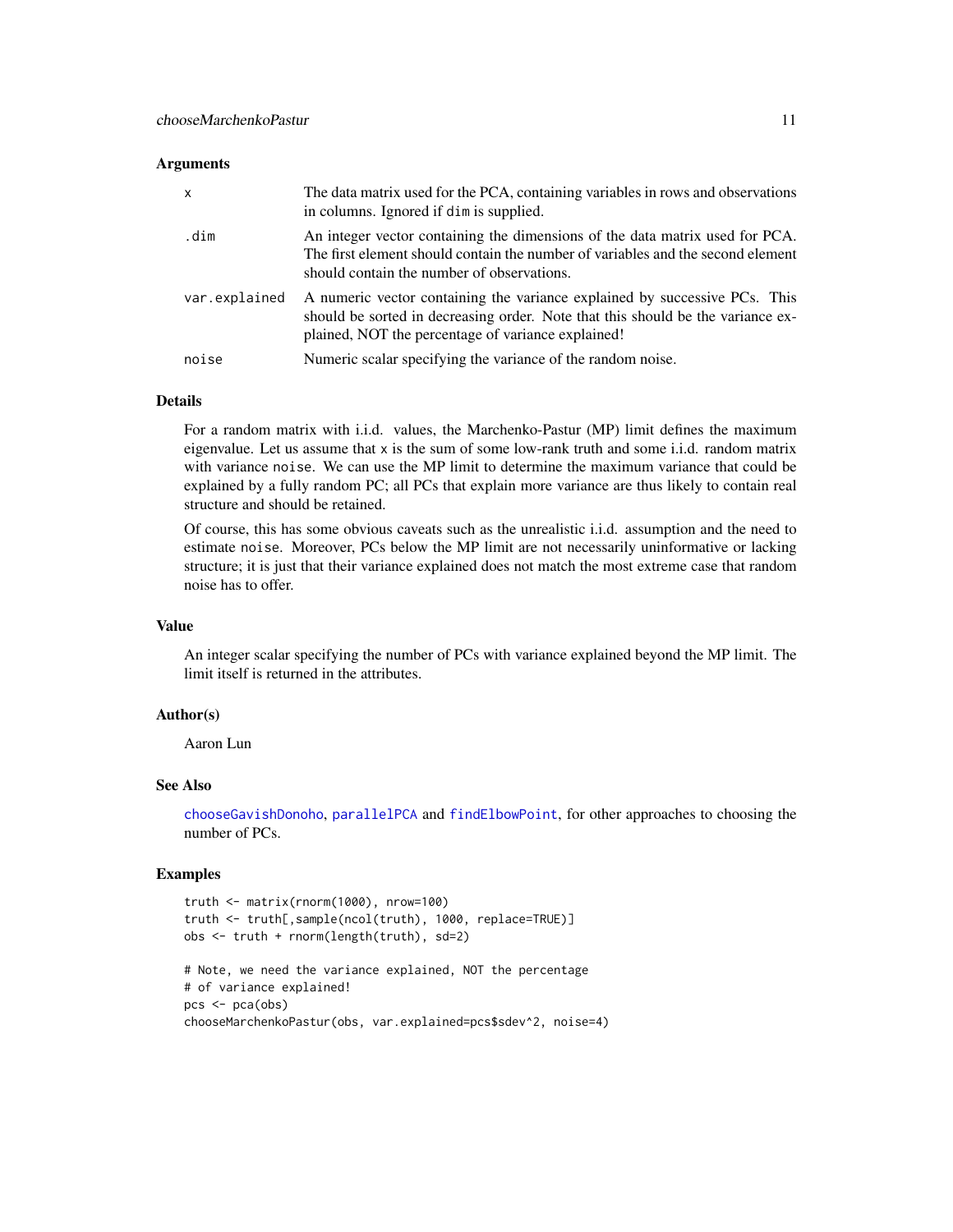<span id="page-11-0"></span>eigencorplot *Correlate principal components to continuous variable metadata and test significancies of these.*

# Description

Correlate principal components to continuous variable metadata and test significancies of these.

```
eigencorplot(
  pcaobj,
  components = getComponents(pcaobj, seq_len(10)),
 metavars,
  titleX = ",
  cexTitleX = 1,
 rotTitleX = 0,
 colTitleX = "black",
  fontTitleX = 2,
  titleY = ",
  cexTitleY = 1,
  rotTitleY = 0,
  colTitleY = "black",
  fontTitleY = 2,
 cexLabX = 1,
  rotLabX = 0,
  colLabX = "black",
  fontLabX = 2,
  cexLabY = 1,
  rotLabY = 0,
  colLabY = "black",
  fontLabY = 2,
 posLab = "bottomleft",
 col = c("blue4", "blue3", "blue2", "blue1", "white", "red1", "red2", "red3", "red4"),posColKey = "right",
 cexLabColKey = 1,
 cexCorval = 1,
  colCorval = "black",
  fontCorval = 1,
  scale = TRUE,
 main = "",cexMain = 2,
  rotMain = 0,
  colMain = "black",
  fontMain = 2,
  corFUN = "pearson",
 corUSE = "pairwise.complete.obs",
```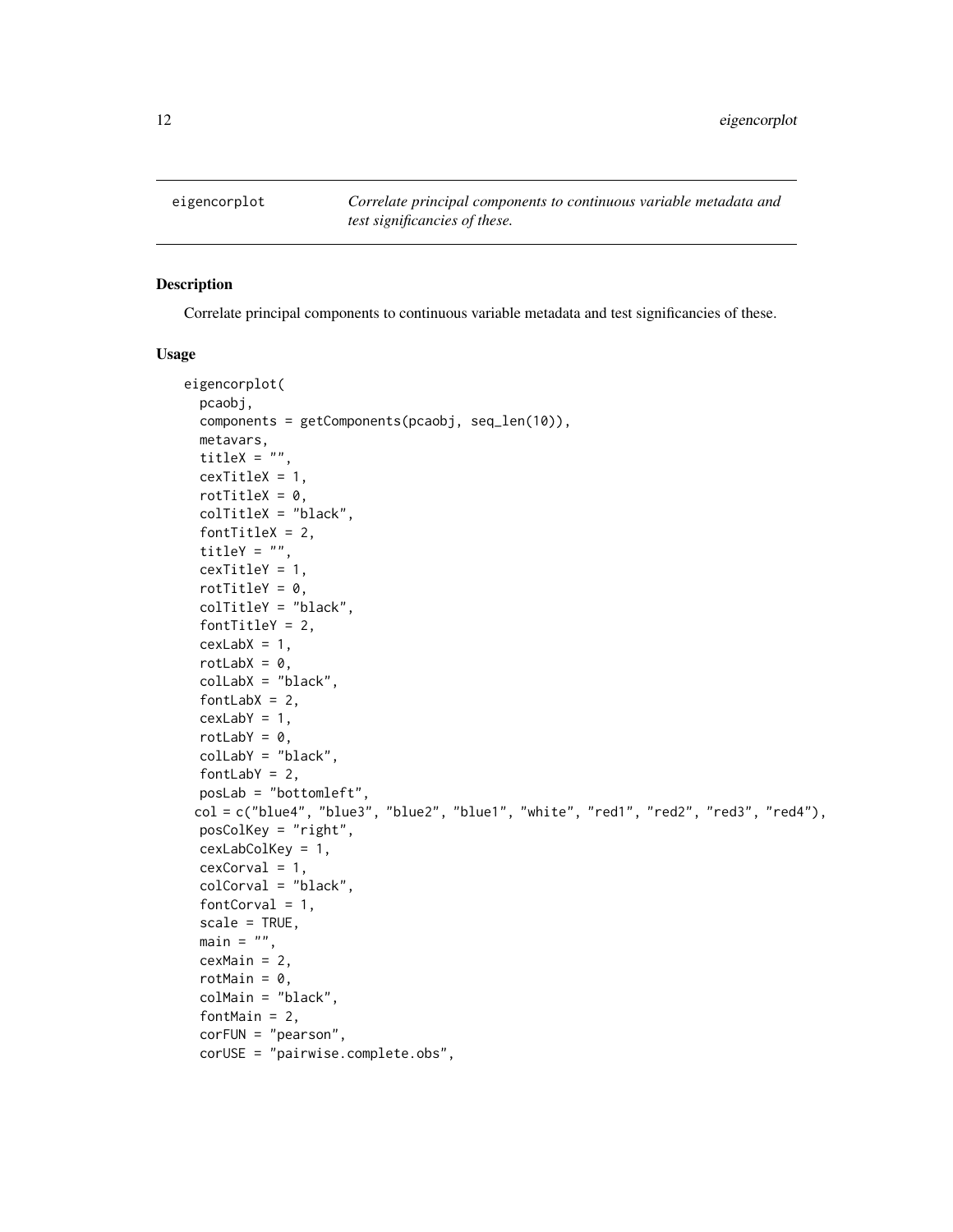# eigencorplot 13

```
corMultipleTestCorrection = "none",
signifSymbols = c("***", "**", "*", "*),
signifCutpoints = c(\theta, 0.001, 0.01, 0.05, 1),
colFrame = "white",
plotRsquared = FALSE,
returnPlot = TRUE
```
# Arguments

 $\mathcal{L}$ 

| pcaobj       | Object of class 'pca' created by pca().                                                                                                                       |
|--------------|---------------------------------------------------------------------------------------------------------------------------------------------------------------|
| components   | The principal components to be included in the plot.                                                                                                          |
| metavars     | A vector of column names in metadata representing continuos variables.                                                                                        |
| titleX       | X-axis title.                                                                                                                                                 |
| cexTitleX    | X-axis title cex.                                                                                                                                             |
| rotTitleX    | X-axis title rotation in degrees.                                                                                                                             |
| colTitleX    | X-axis title colour.                                                                                                                                          |
| fontTitleX   | X-axis title font style. 1, plain; 2, bold; 3, italic; 4, bold-italic.                                                                                        |
| titleY       | Y-axis title.                                                                                                                                                 |
| cexTitleY    | Y-axis title cex.                                                                                                                                             |
| rotTitleY    | Y-axis title rotation in degrees.                                                                                                                             |
| colTitleY    | Y-axis title colour.                                                                                                                                          |
| fontTitleY   | Y-axis title font style. 1, plain; 2, bold; 3, italic; 4, bold-italic.                                                                                        |
| cexLabX      | X-axis labels cex.                                                                                                                                            |
| rotLabX      | X-axis labels rotation in degrees.                                                                                                                            |
| colLabX      | X-axis labels colour.                                                                                                                                         |
| fontLabX     | X-axis labels font style. 1, plain; 2, bold; 3, italic; 4, bold-italic.                                                                                       |
| cexLabY      | Y-axis labels cex.                                                                                                                                            |
| rotLabY      | Y-axis labels rotation in degrees.                                                                                                                            |
| colLabY      | Y-axis labels colour.                                                                                                                                         |
| fontLabY     | Y-axis labels font style. 1, plain; 2, bold; 3, italic; 4, bold-italic.                                                                                       |
| posLab       | Positioning of the X- and Y-axis labels. 'bottomleft', bottom and left; 'topright',<br>top and right; 'all', bottom / top and left /right; 'none', no labels. |
| col          | Colour shade gradient for RColorBrewer.                                                                                                                       |
| posColKey    | Position of colour key. 'bottom', 'left', 'top', 'right'.                                                                                                     |
| cexLabColKey | Colour key labels cex.                                                                                                                                        |
| cexCorval    | Correlation values cex.                                                                                                                                       |
| colCorval    | Correlation values colour.                                                                                                                                    |
| fontCorval   | Correlation values font style. 1, plain; 2, bold; 3, italic; 4, bold-italic.                                                                                  |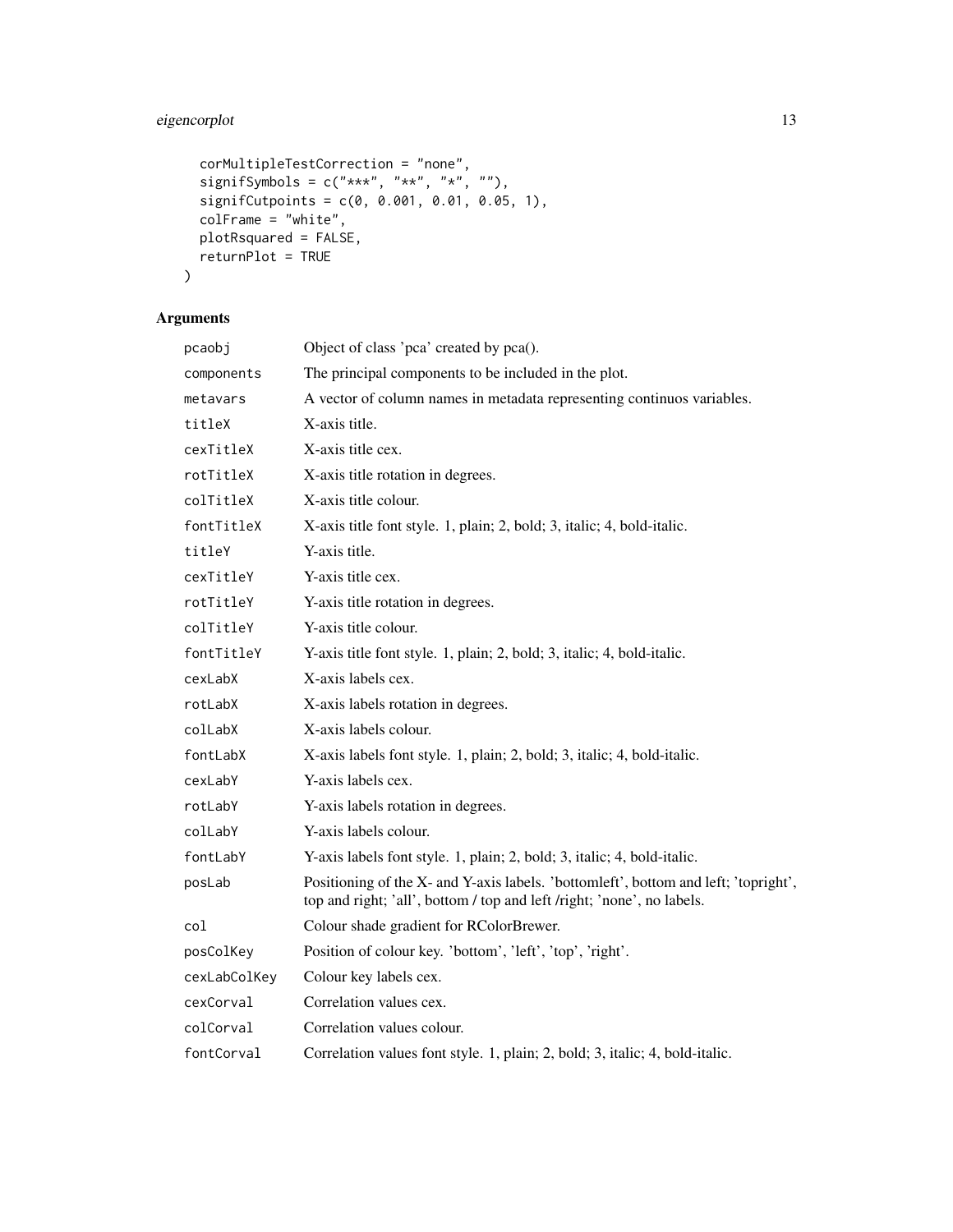<span id="page-13-0"></span>

| scale                     | Logical, indicating whether or not to scale the colour range to max and min cor<br>values.                                                                                                                               |
|---------------------------|--------------------------------------------------------------------------------------------------------------------------------------------------------------------------------------------------------------------------|
| main                      | Plot title.                                                                                                                                                                                                              |
| cexMain                   | Plot title cex.                                                                                                                                                                                                          |
| rotMain                   | Plot title rotation in degrees.                                                                                                                                                                                          |
| colMain                   | Plot title colour.                                                                                                                                                                                                       |
| fontMain                  | Plot title font style. 1, plain; 2, bold; 3, italic; 4, bold-italic.                                                                                                                                                     |
| corFUN                    | Correlation method: 'pearson', 'spearman', or 'kendall'.                                                                                                                                                                 |
| corUSE                    | Method for handling missing values (see documentation for cor function via<br>?cor). 'everything', 'all.obs', 'complete.obs', 'na.or.complete', or 'pairwise.complete.obs'.                                              |
| corMultipleTestCorrection |                                                                                                                                                                                                                          |
|                           | Multiple testing p-value adjustment method. Any method from stats::p.adjust()<br>can be used. Activating this function means that signifSymbols and signifCut-<br>points then relate to adjusted (not nominal) p-values. |
| signifSymbols             | Statistical significance symbols to display beside correlation values.                                                                                                                                                   |
| signifCutpoints           |                                                                                                                                                                                                                          |
|                           | Cut-points for statistical significance.                                                                                                                                                                                 |
| colFrame                  | Frame colour.                                                                                                                                                                                                            |
| plotRsquared              | Logical, indicating whether or not to plot R-squared values.                                                                                                                                                             |
| returnPlot                | Logical, indicating whether or not to return the plot object.                                                                                                                                                            |

# Details

Correlate principal components to continuous variable metadata and test significancies of these.

# Value

A [lattice](#page-0-0) object.

# Author(s)

Kevin Blighe <kevin@clinicalbioinformatics.co.uk>

```
options(scipen=10)
options(digits=6)
col <- 20
row <- 20000
mat1 <- matrix(
 rexp(col*row, rate = 0.1),ncol = colrownames(mat1) <- paste0('gene', 1:nrow(mat1))
colnames(mat1) <- paste0('sample', 1:ncol(mat1))
```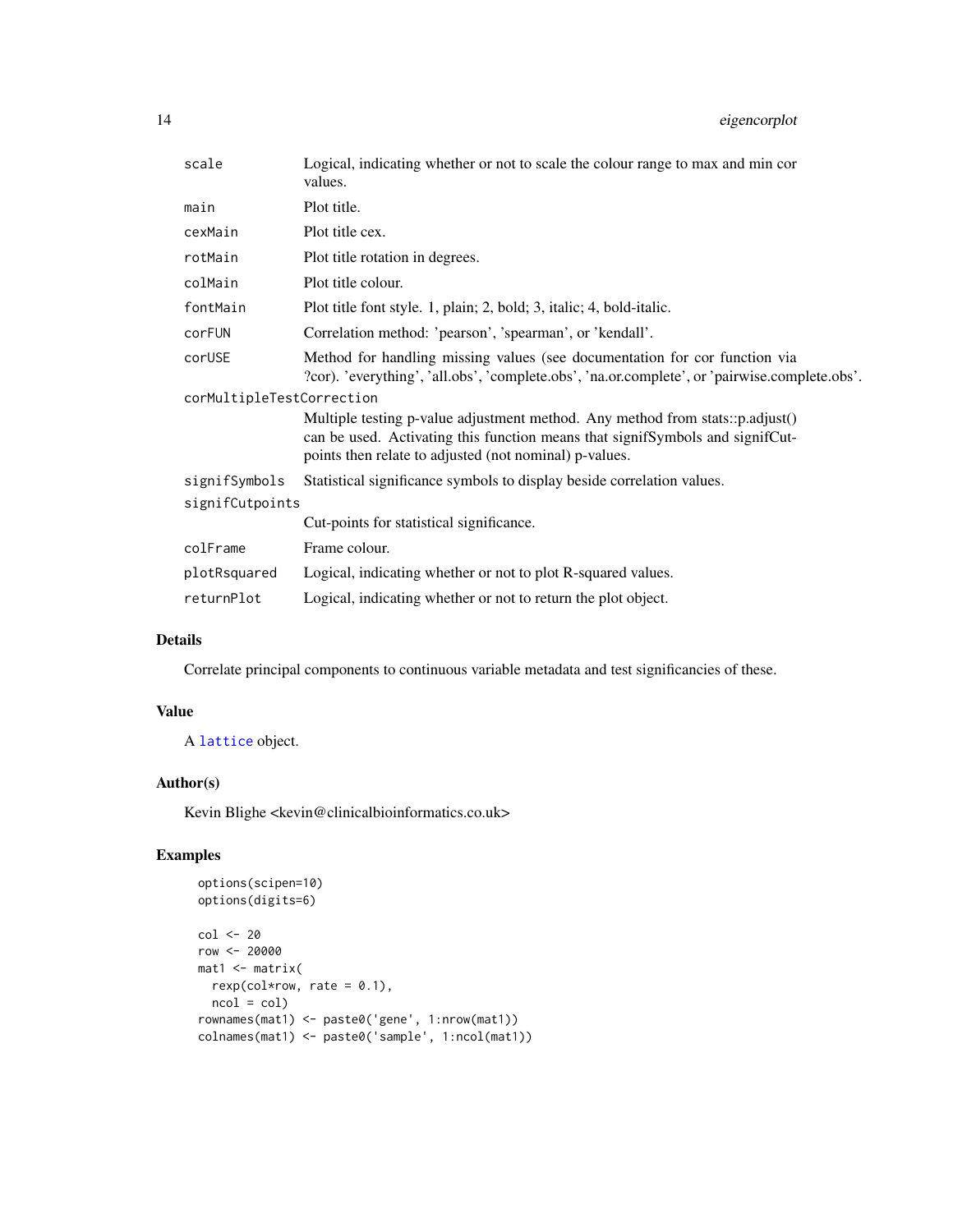# <span id="page-14-0"></span>findElbowPoint 15

```
mat2 < -matrixrexp(col*row, rate = 0.1),
 ncol = colrownames(mat2) <- paste0('gene', 1:nrow(mat2))
colnames(mat2) <- paste0('sample', (ncol(mat1)+1):(ncol(mat1)+ncol(mat2)))
mat <- cbind(mat1, mat2)
metadata <- data.frame(row.names = colnames(mat))
metadata$Group <- rep(NA, ncol(mat))
metadata$Group[seq(1,40,2)] <- 'A'
metadata$Group[seq(2,40,2)] <- 'B'
metadata$CRP <- sample.int(100, size=ncol(mat), replace=TRUE)
metadata$ESR <- sample.int(100, size=ncol(mat), replace=TRUE)
p \leq -pca(mat, metadata = metadata, removeVar = 0.1)eigencorplot(p, components = getComponents(p, 1:10),
  metavars = c('ESR', 'CRP'))
```
<span id="page-14-1"></span>findElbowPoint *Find the elbow point in the curve of variance explained by each successive PC. This can be used to determine the number of PCs to retain.*

#### **Description**

Find the elbow point in the curve of variance explained by each successive PC. This can be used to determine the number of PCs to retain.

# Usage

```
findElbowPoint(variance)
```
#### Arguments

variance Numeric vector containing the variance explained by each PC. Should be monotonic decreasing.

# Details

Find the elbow point in the curve of variance explained by each successive PC. This can be used to determine the number of PCs to retain.

#### Value

An integer scalar specifying the number of PCs at the elbow point.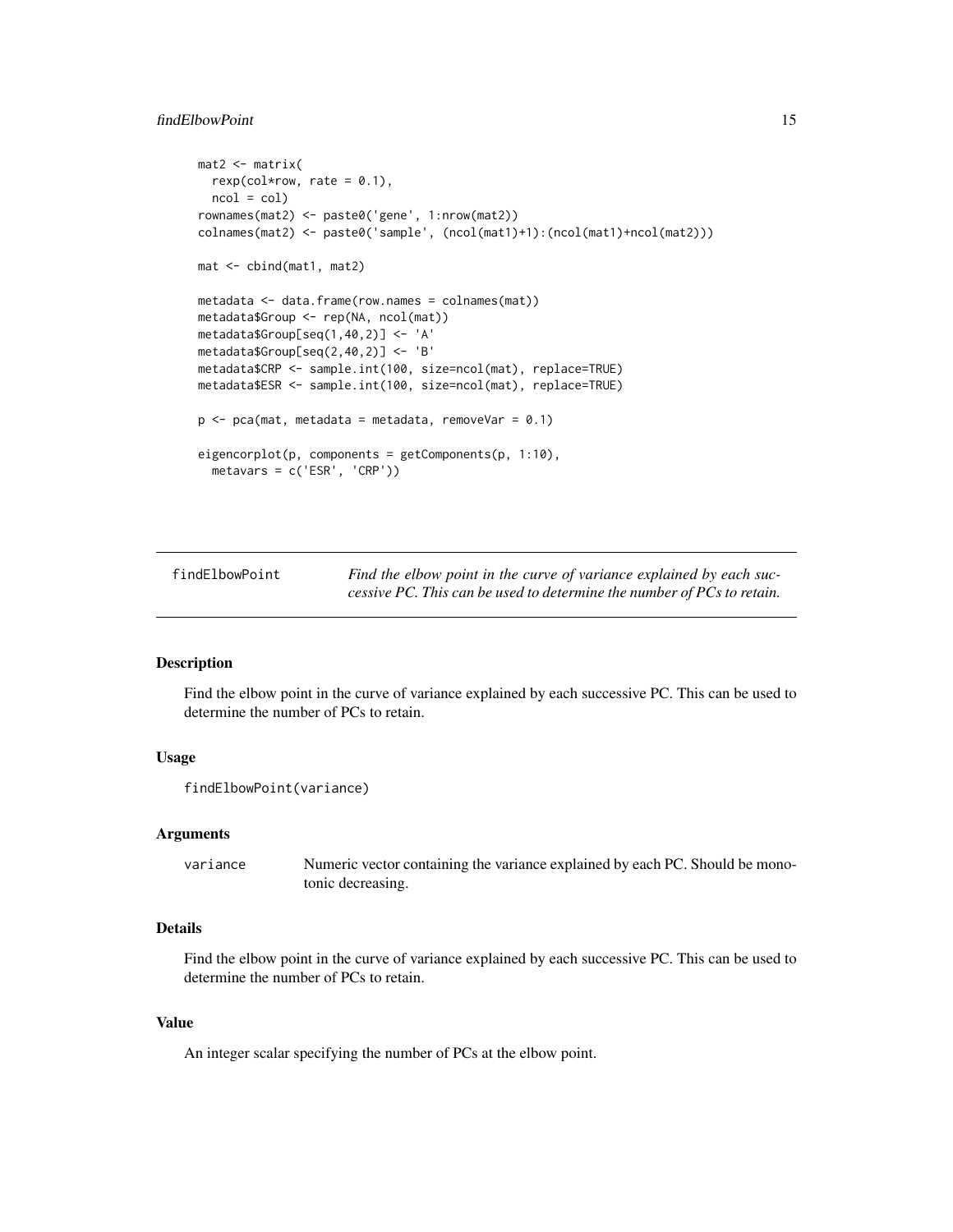# Author(s)

Aaron Lun

# Examples

```
col \leftarrow 20row <- 1000
mat < -matrix(rexp(col*row, rate = 1), ncol = col)# Adding some structure to make it more interesting.
mat[1:100,1:3] <- mat[1:100,1:3] + 5
mat[1:100+100,3:6] < -mat[1:100+100,3:6] + 5mat[1:100+200,7:10] <- mat[1:100+200,7:10] + 5
mat[1:100+300, 11:15] < - mat[1:100+300, 11:15] + 5p \leftarrow pca(mat)chosen <- findElbowPoint(p$variance)
plot(p$variance)
abline(v=chosen, col="red")
```
getComponents *Return the principal component labels for an object of class 'pca'.*

# Description

Return the principal component labels for an object of class 'pca'.

# Usage

```
getComponents(pcaobj, components = NULL)
```
#### Arguments

| pcaobi     | Object of class 'pca' created by pca().                                                                      |  |
|------------|--------------------------------------------------------------------------------------------------------------|--|
| components | Indices of the principal components whose names will be returned. If NULL,<br>all PC names will be returned. |  |

# Details

Return the principal component labels for an object of class 'pca'.

#### Value

A [character](#page-0-0) object.

<span id="page-15-0"></span>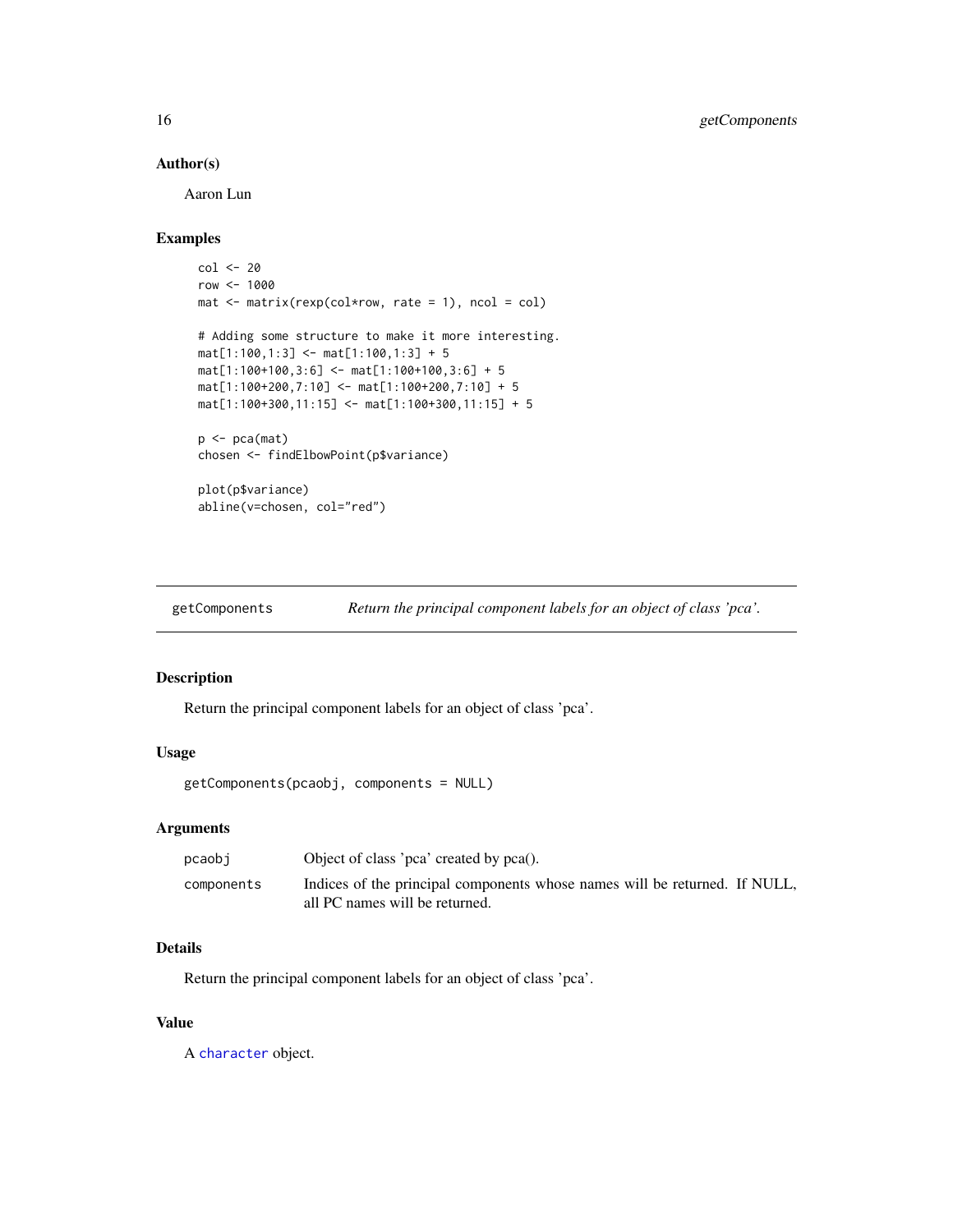# <span id="page-16-0"></span>getLoadings 17

### Author(s)

Kevin Blighe <kevin@clinicalbioinformatics.co.uk>

# Examples

```
options(scipen=10)
options(digits=6)
col <- 20
row <- 20000
mat1 <- matrix(
 rexp(col*row, rate = 0.1),
 ncol = colrownames(mat1) <- paste0('gene', 1:nrow(mat1))
colnames(mat1) <- paste0('sample', 1:ncol(mat1))
mat2 <- matrix(
 rexp(col*row, rate = 0.1),
 ncol = colrownames(mat2) <- paste0('gene', 1:nrow(mat2))
colnames(mat2) <- paste0('sample', (ncol(mat1)+1):(ncol(mat1)+ncol(mat2)))
mat <- cbind(mat1, mat2)
metadata <- data.frame(row.names = colnames(mat))
metadata$Group <- rep(NA, ncol(mat))
metadata$Group[seq(1,40,2)] <- 'A'
metadata$Group[seq(2,40,2)] <- 'B'
metadata$CRP <- sample.int(100, size=ncol(mat), replace=TRUE)
metadata$ESR <- sample.int(100, size=ncol(mat), replace=TRUE)
p \leq -pca(mat, metadata = metadata, removeVar = 0.1)getComponents(p)
```

| getLoadings | Return component loadings for principal components from an object |
|-------------|-------------------------------------------------------------------|
|             | of class 'pca'.                                                   |

#### Description

Return component loadings for principal components from an object of class 'pca'.

```
getLoadings(pcaobj, components = NULL)
```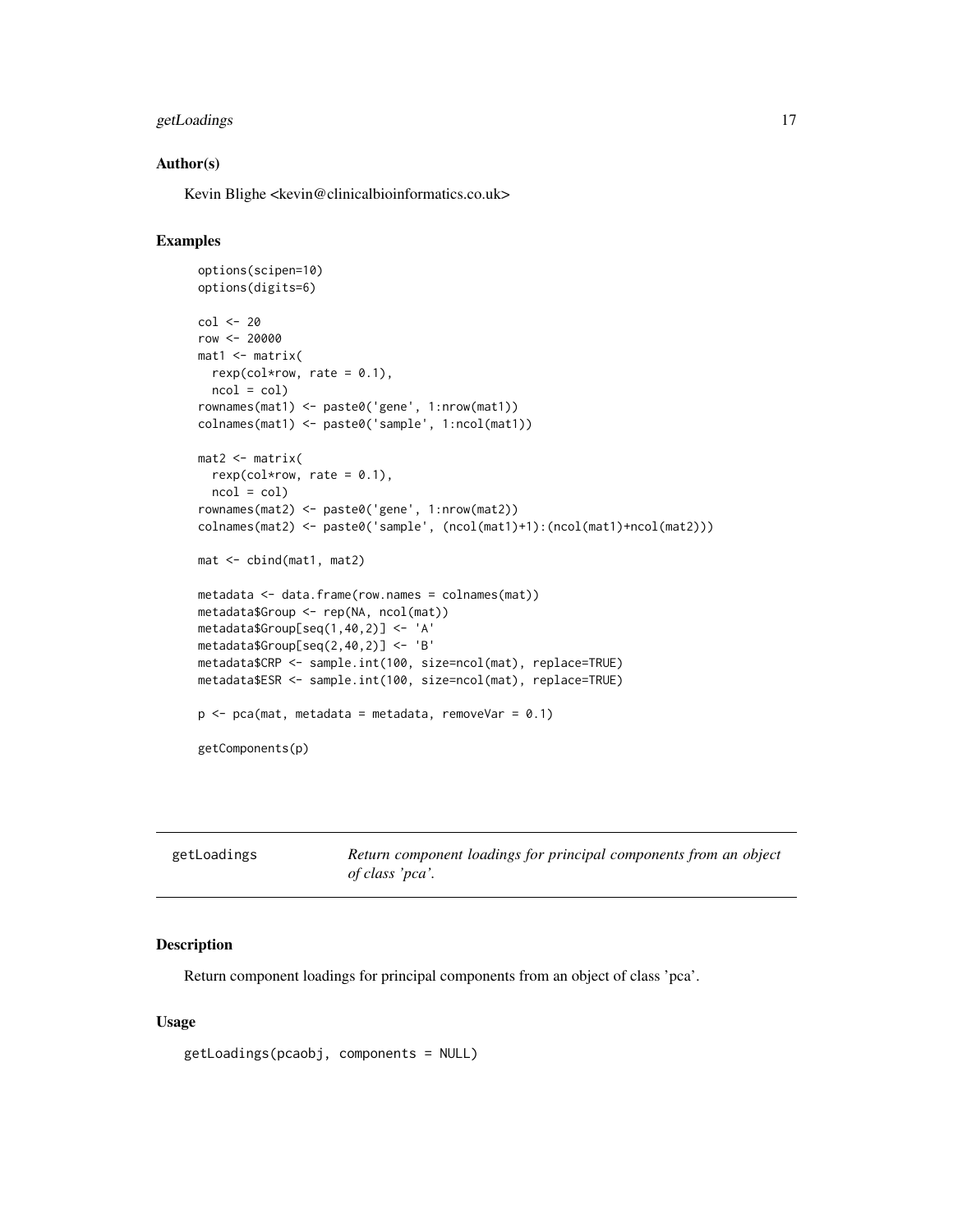#### <span id="page-17-0"></span>**Arguments**

| pcaobi     | Object of class 'pca' created by pca().                                                                                   |
|------------|---------------------------------------------------------------------------------------------------------------------------|
| components | Indices of the principal components whose component loadings will be returned.<br>If NULL, all PC names will be returned. |

# Details

Return component loadings for principal components from an object of class 'pca'.

#### Value

A [data.frame](#page-0-0) object.

# Author(s)

Kevin Blighe <kevin@clinicalbioinformatics.co.uk>

```
options(scipen=10)
options(digits=6)
col <- 20
row <- 20000
mat1 <- matrix(
 rexp(col*row, rate = 0.1),
 ncol = colrownames(mat1) <- paste0('gene', 1:nrow(mat1))
colnames(mat1) <- paste0('sample', 1:ncol(mat1))
mat2 < - matrix(rexp(col*row, rate = 0.1),
 ncol = colrownames(mat2) <- paste0('gene', 1:nrow(mat2))
colnames(mat2) <- paste0('sample', (ncol(mat1)+1):(ncol(mat1)+ncol(mat2)))
mat <- cbind(mat1, mat2)
metadata <- data.frame(row.names = colnames(mat))
metadata$Group <- rep(NA, ncol(mat))
metadata$Group[seq(1,40,2)] <- 'A'
metadata$Group[seq(2,40,2)] <- 'B'
metadata$CRP <- sample.int(100, size=ncol(mat), replace=TRUE)
metadata$ESR <- sample.int(100, size=ncol(mat), replace=TRUE)
p \leq -pca(mat, metadata = metadata, removeVar = 0.1)getLoadings(p)
```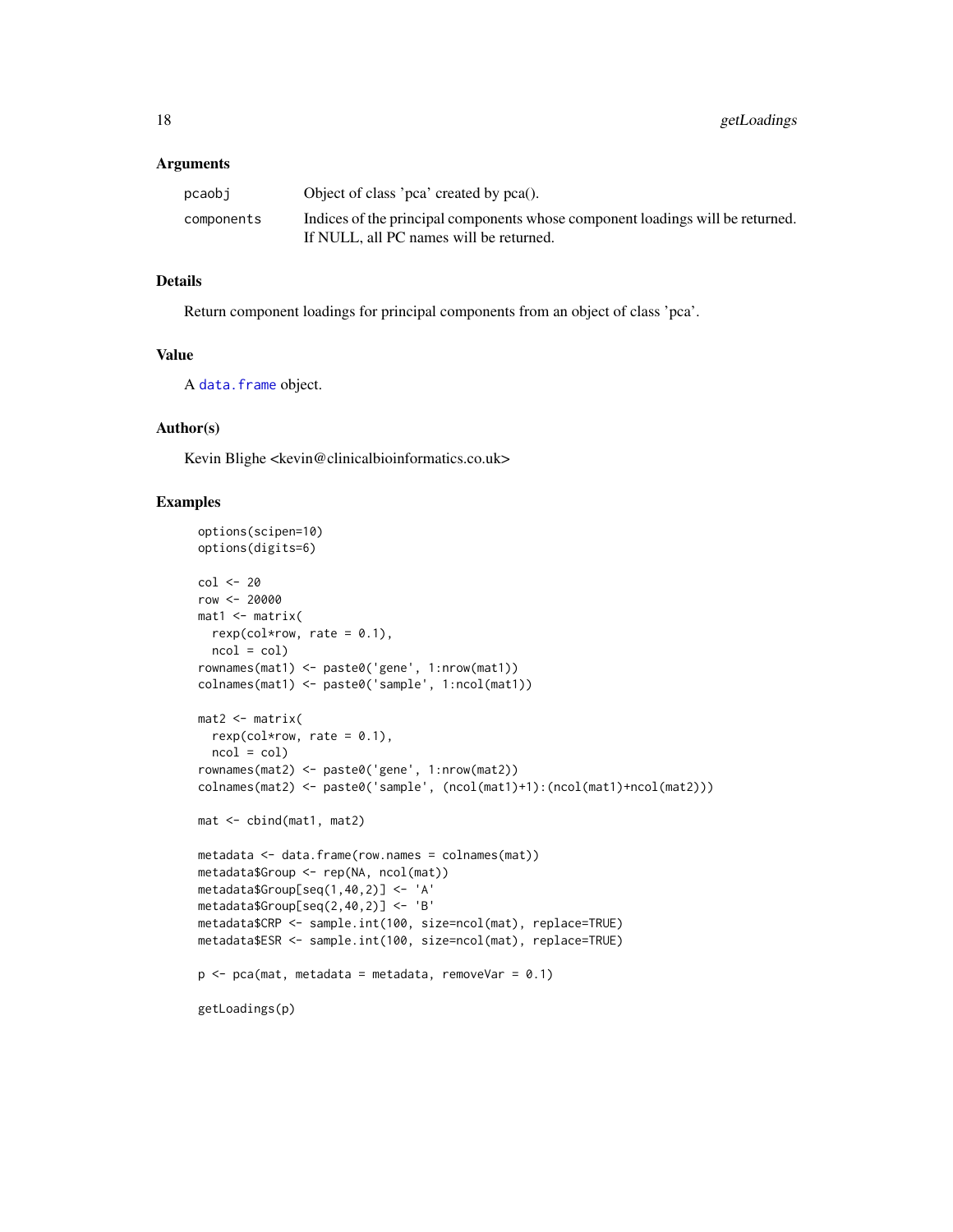<span id="page-18-0"></span>

# Description

Return the explained variation for each principal component for an object of class 'pca'.

# Usage

```
getVars(pcaobj, components = NULL)
```
# Arguments

| pcaobi     | Object of class 'pca' created by pca().                                                                                  |
|------------|--------------------------------------------------------------------------------------------------------------------------|
| components | Indices of the principal components whose explained variances will be returned.<br>If NULL, all values will be returned. |

# Details

Return the explained variation for each principal component for an object of class 'pca'.

#### Value

A [numeric](#page-0-0) object.

#### Author(s)

Kevin Blighe <kevin@clinicalbioinformatics.co.uk>

```
options(scipen=10)
options(digits=6)
col <- 20
row <- 20000
mat1 <- matrix(
 rexp(col*row, rate = 0.1),
 ncol = col)
rownames(mat1) <- paste0('gene', 1:nrow(mat1))
colnames(mat1) <- paste0('sample', 1:ncol(mat1))
mat2 <- matrix(
 rexp(col*row, rate = 0.1),
 ncol = colrownames(mat2) <- paste0('gene', 1:nrow(mat2))
colnames(mat2) <- paste0('sample', (ncol(mat1)+1):(ncol(mat1)+ncol(mat2)))
```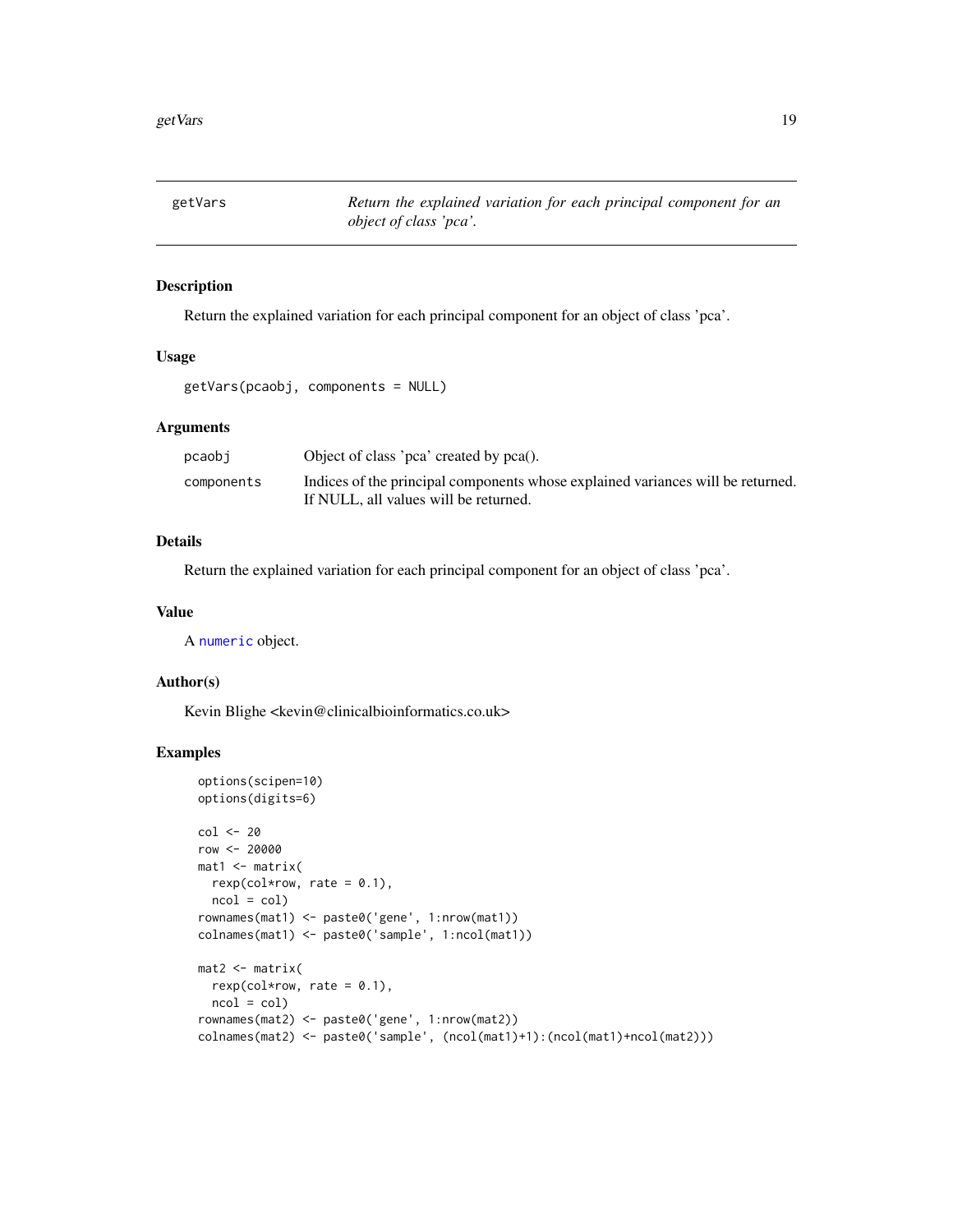#### <span id="page-19-0"></span>20 pairsplot

```
mat <- cbind(mat1, mat2)
metadata <- data.frame(row.names = colnames(mat))
metadata$Group <- rep(NA, ncol(mat))
metadata$Group[seq(1,40,2)] <- 'A'
metadata$Group[seq(2,40,2)] <- 'B'
metadata$CRP <- sample.int(100, size=ncol(mat), replace=TRUE)
metadata$ESR <- sample.int(100, size=ncol(mat), replace=TRUE)
p \leq -pca(mat, metadata = metadata, removeVar = 0.1)getVars(p)
```
pairsplot *Draw multiple bi-plots.*

# Description

Draw multiple bi-plots.

```
pairsplot(
  pcaobj,
  components = getComponents(pcaobj, seq_len(5)),
  triangle = TRUE,
  trianglelabSize = 18,
  plotaxes = TRUE,
  margingaps = unit(c(0.1, 0.1, 0.1, 0.1), 'c.m'),
 ncol = NULL,
  nrow = NULL,
  x = NULL,y = NULL,colby = NULL,
  colkey = NULL,
  singlecol = NULL,
  shape = NULL,shapekey = NULL,
  pointSize = 1,
  legendPosition = "none",
  legendLabSize = 6,
  legendIconSize = 1.5,
  xlim = NULL,ylim = NULL,
  lab = NULL,labSize = 1.5,
  selectLab = NULL,
```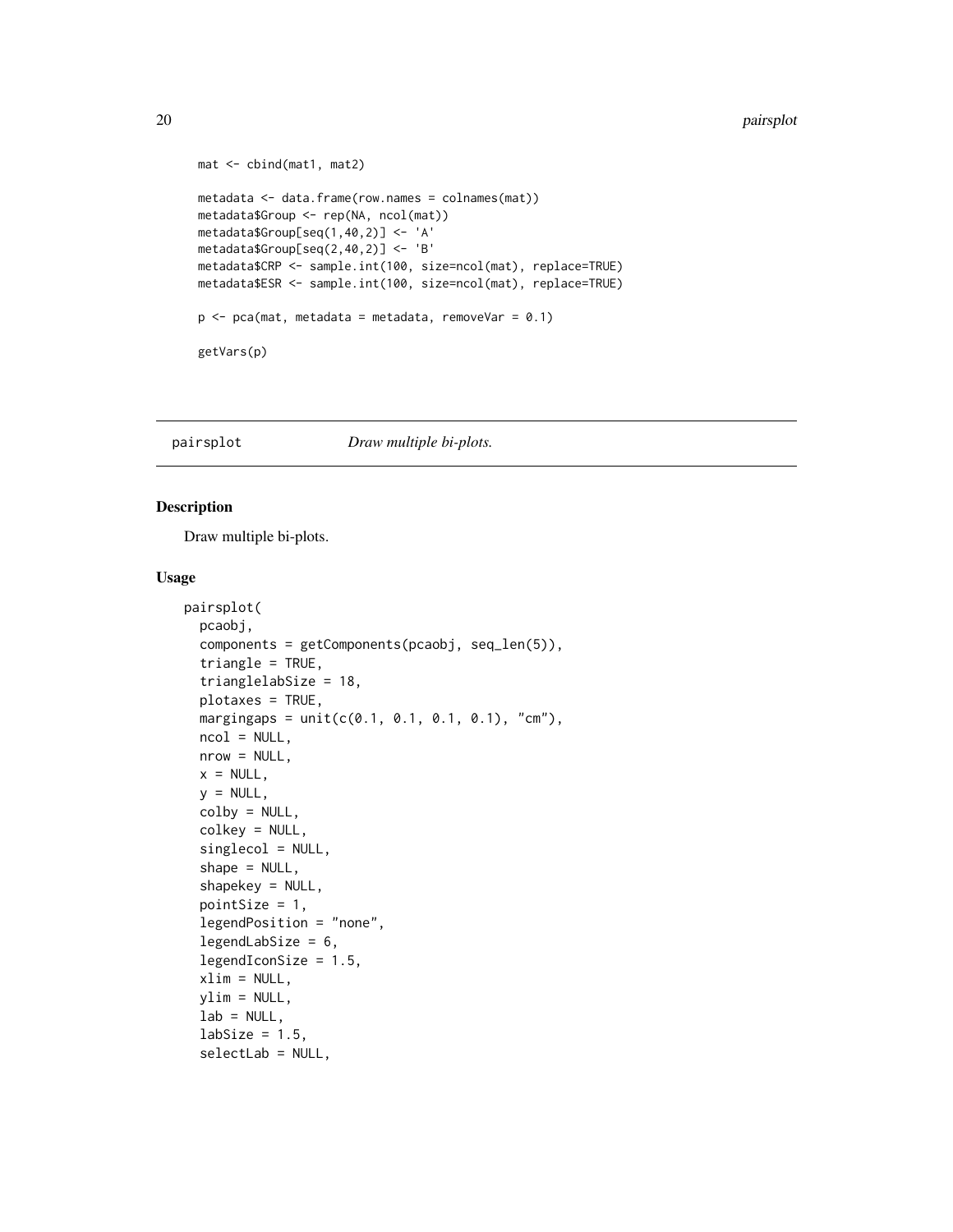#### pairsplot 21

```
drawConnectors = FALSE,
widthConnectors = 0.5,
colConnectors = "grey50",
xlab = NULL,xlabAngle = 0,
xlabhjust = 0.5,
xlabvjust = 0.5,
ylab = NULL,
ylabAngle = 0,
ylabhjust = 0.5,
ylabvjust = 0.5,
axisLabSize = 10,
title = NULL,
titleLabSize = 32,
hline = NULL,
hlineType = "longdash",
hlineCol = "black",
hlineWidth = 0.4,
vline = NULL,
vlineType = "longdash",
vlineCol = "black",
vlineWidth = 0.4,
gridlines.major = TRUE,
gridlines.minor = TRUE,
borderWidth = 0.8,
borderColour = "black",
returnPlot = TRUE
```
# $\mathcal{L}$

# Arguments

| Object of class 'pca' created by pca().                                                                                                                                  |  |  |
|--------------------------------------------------------------------------------------------------------------------------------------------------------------------------|--|--|
| The principal components to be included in the plot. These will be compared in<br>a pairwise fashion via multiple calls to biplot().                                     |  |  |
| Logical, indicating whether or not to draw the plots in the upper panel in a<br>triangular arrangement? Principal component names will be labeled along the<br>diagonal. |  |  |
| trianglelabSize                                                                                                                                                          |  |  |
| Size of $p$ rincipal component label (when triangle $=$ TRUE).                                                                                                           |  |  |
| Logical, indicating whether or not to draw the axis tick, labels, and titles.                                                                                            |  |  |
| The margins between plots in the plot space. Takes the form of a 'unit()' vari-<br>able.                                                                                 |  |  |
| If triangle $=$ FALSE, the number of columns in the final merged plot.                                                                                                   |  |  |
| If triangle $=$ FALSE, the number of rows in the final merged plot.                                                                                                      |  |  |
| A principal component to plot on x-axis. All principal component names are<br>stored in pcaobj\$label.                                                                   |  |  |
|                                                                                                                                                                          |  |  |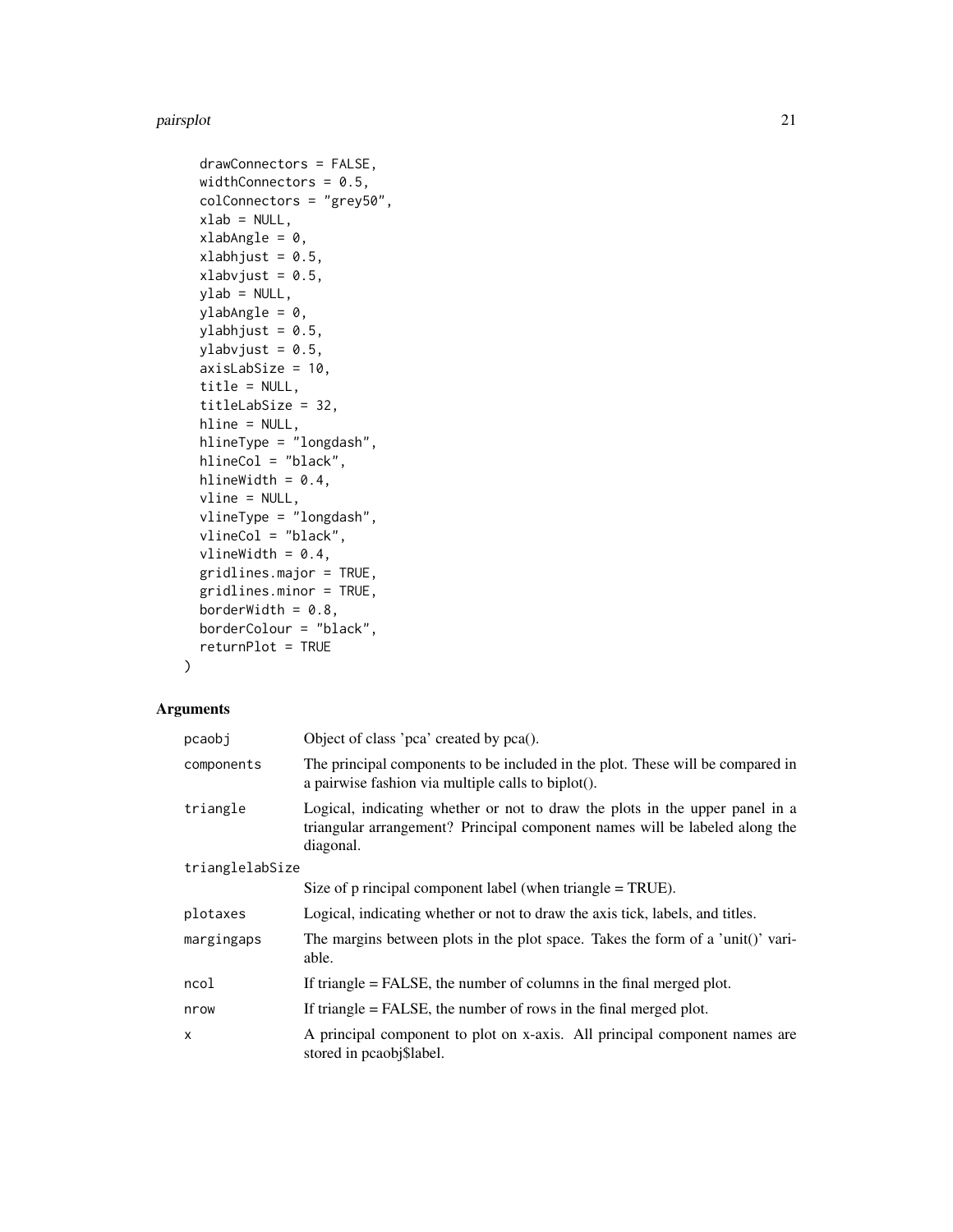| у               | A principal component to plot on y-axis. All principal component names are<br>stored in pcaobj\$label.                                                                                                             |  |
|-----------------|--------------------------------------------------------------------------------------------------------------------------------------------------------------------------------------------------------------------|--|
| colby           | If NULL, all points will be coloured differently. If not NULL, value is assumed<br>to be a column name in pcaobj\$metadata relating to some grouping/categorical<br>variable.                                      |  |
| colkey          | Vector of name-value pairs relating to value passed to 'col', e.g., $c(A=')$ forestgreen',<br>$B = 'gold'.$                                                                                                        |  |
| singlecol       | If specified, all points will be shaded by this colour. Overrides 'col'.                                                                                                                                           |  |
| shape           | If NULL, all points will be have the same shape. If not NULL, value is assumed<br>to be a column name in pcaobj\$metadata relating to some grouping/categorical<br>variable.                                       |  |
| shapekey        | Vector of name-value pairs relating to value passed to 'shape', e.g., $c(A=10,$<br>$B=21$ ).                                                                                                                       |  |
| pointSize       | Size of plotted points.                                                                                                                                                                                            |  |
|                 | legendPosition Position of legend ('top', 'bottom', 'left', 'right', 'none').                                                                                                                                      |  |
| legendLabSize   | Size of plot legend text.                                                                                                                                                                                          |  |
| legendIconSize  | Size of plot legend icons / symbols.                                                                                                                                                                               |  |
| xlim            | Limits of the x-axis.                                                                                                                                                                                              |  |
| ylim            | Limits of the y-axis.                                                                                                                                                                                              |  |
| lab             | A vector containing labels to add to the plot.                                                                                                                                                                     |  |
| labSize         | Size of labels.                                                                                                                                                                                                    |  |
| selectLab       | A vector containing a subset of lab to plot.                                                                                                                                                                       |  |
|                 | drawConnectors Logical, indicating whether or not to connect plot labels to their corresponding<br>points by line connectors.                                                                                      |  |
| widthConnectors |                                                                                                                                                                                                                    |  |
|                 | Line width of connectors.                                                                                                                                                                                          |  |
| colConnectors   | Line colour of connectors.                                                                                                                                                                                         |  |
| xlab            | Label for x-axis.                                                                                                                                                                                                  |  |
| xlabAngle       | Rotation angle of x-axis labels.                                                                                                                                                                                   |  |
| xlabhjust       | Horizontal adjustment of x-axis labels.                                                                                                                                                                            |  |
| xlabvjust       | Vertical adjustment of x-axis labels.                                                                                                                                                                              |  |
| ylab            | Label for y-axis.                                                                                                                                                                                                  |  |
| ylabAngle       | Rotation angle of y-axis labels.                                                                                                                                                                                   |  |
| ylabhjust       | Horizontal adjustment of y-axis labels.                                                                                                                                                                            |  |
| ylabvjust       | Vertical adjustment of y-axis labels.                                                                                                                                                                              |  |
| axisLabSize     | Size of x- and y-axis labels.                                                                                                                                                                                      |  |
| title           | Plot title.                                                                                                                                                                                                        |  |
| titleLabSize    | Size of plot title.                                                                                                                                                                                                |  |
| hline           | Draw one or more horizontal lines passing through this/these values on y-axis.<br>For single values, only a single numerical value is necessary. For multiple lines,<br>pass these as a vector, e.g., $c(60,90)$ . |  |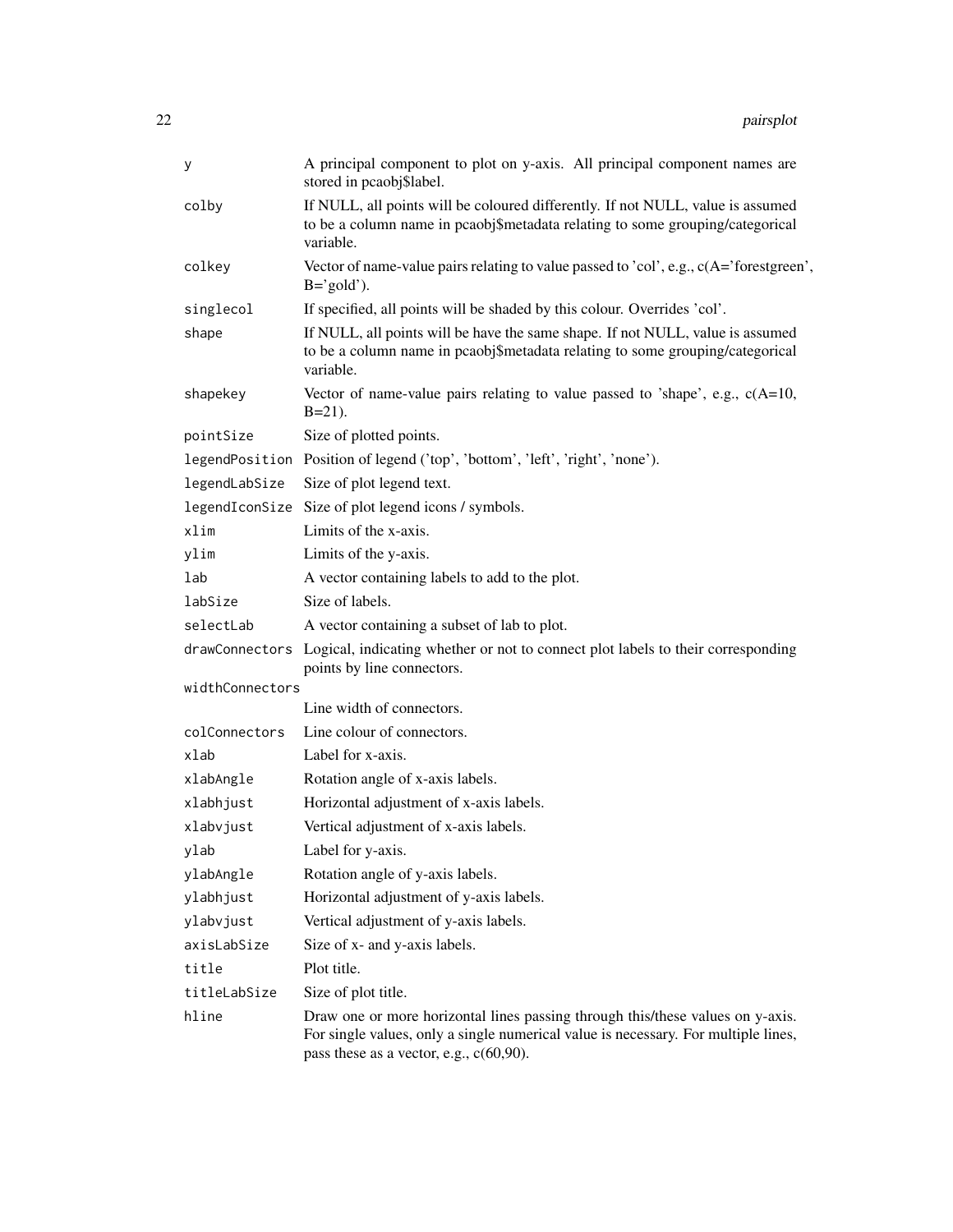#### <span id="page-22-0"></span>pairsplot that the contract of the contract of the contract of the contract of the contract of the contract of the contract of the contract of the contract of the contract of the contract of the contract of the contract of

| hlineType                     | Line type for hline ('blank', 'solid', 'dashed', 'dotted', 'dotdash', 'longdash',<br>'twodash').                                                                                                                 |  |
|-------------------------------|------------------------------------------------------------------------------------------------------------------------------------------------------------------------------------------------------------------|--|
| hlineCol                      | Colour of hline.                                                                                                                                                                                                 |  |
| hlineWidth                    | Width of hline.                                                                                                                                                                                                  |  |
| vline                         | Draw one or more vertical lines passing through this/these values on x-axis. For<br>single values, only a single numerical value is necessary. For multiple lines,<br>pass these as a vector, e.g., $c(60,90)$ . |  |
| vlineType                     | Line type for vline ('blank', 'solid', 'dashed', 'dotted', 'dotdash', 'longdash',<br>'twodash').                                                                                                                 |  |
| vlineCol                      | Colour of vline.                                                                                                                                                                                                 |  |
| vlineWidth<br>gridlines.major | Width of vline.                                                                                                                                                                                                  |  |
|                               | Logical, indicating whether or not to draw major gridlines.                                                                                                                                                      |  |
| gridlines.minor               |                                                                                                                                                                                                                  |  |
|                               | Logical, indicating whether or not to draw minor gridlines.                                                                                                                                                      |  |
| borderWidth                   | Width of the border on the x and y axes.                                                                                                                                                                         |  |
| borderColour                  | Colour of the border on the x and y axes.                                                                                                                                                                        |  |
| returnPlot                    | Logical, indicating whether or not to return the plot object.                                                                                                                                                    |  |

# Details

Draw multiple bi-plots.

# Value

A [cowplot](#page-0-0) object.

# Author(s)

Kevin Blighe <kevin@clinicalbioinformatics.co.uk>

```
options(scipen=10)
options(digits=6)
col <- 20
row <- 20000
mat1 <- matrix(
 rexp(col*row, rate = 0.1),
 ncol = colrownames(mat1) <- paste0('gene', 1:nrow(mat1))
colnames(mat1) <- paste0('sample', 1:ncol(mat1))
mat2 <- matrix(
 rexp(col*row, rate = 0.1),ncol = colrownames(mat2) <- paste0('gene', 1:nrow(mat2))
```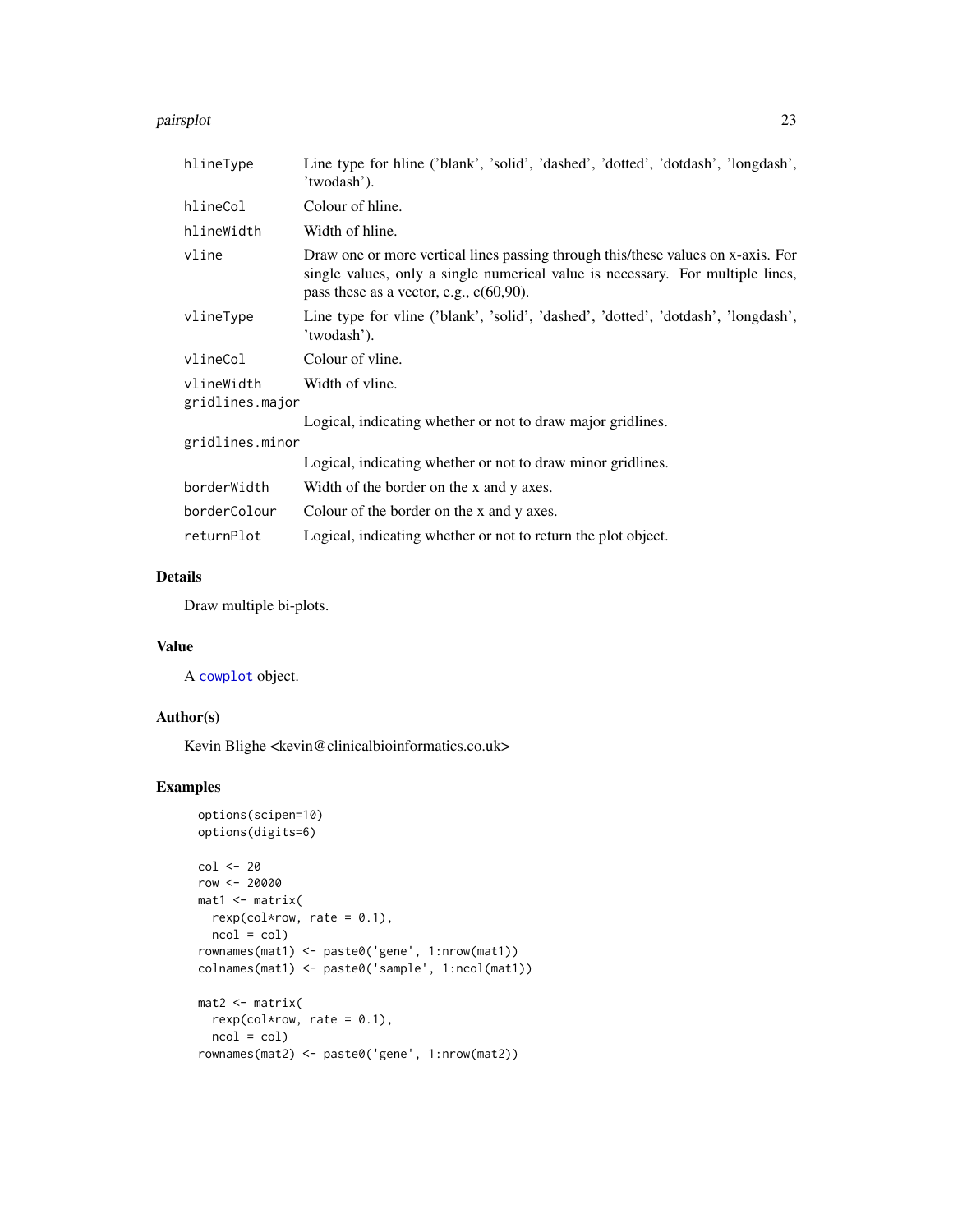```
colnames(mat2) <- paste0('sample', (ncol(mat1)+1):(ncol(mat1)+ncol(mat2)))
mat <- cbind(mat1, mat2)
metadata <- data.frame(row.names = colnames(mat))
metadata$Group <- rep(NA, ncol(mat))
metadata$Group[seq(1,40,2)] <- 'A'
metadata$Group[seq(2,40,2)] <- 'B'
metadata$CRP <- sample.int(100, size=ncol(mat), replace=TRUE)
metadata$ESR <- sample.int(100, size=ncol(mat), replace=TRUE)
p \leq -pca(mat, metadata = metadata, removeVar = 0.1)pairsplot(p, triangle = TRUE)
```
<span id="page-23-1"></span>parallelPCA *Perform Horn's parallel analysis to choose the number of principal components to retain.*

# Description

Perform Horn's parallel analysis to choose the number of principal components to retain.

# Usage

```
parallelPCA(
 mat,
 max.rank = 100,...,
 niters = 50,
  threshold = 0.1,
  transposed = FALSE,
  BSPARAM = ExactParam(),
 BPPARAM = SerialParam()
)
```
# Arguments

| mat       | A numeric matrix where rows correspond to variables and columns correspond<br>to samples. |
|-----------|-------------------------------------------------------------------------------------------|
| max.rank  | Integer scalar specifying the maximum number of PCs to retain.                            |
| $\cdot$   | Further arguments to pass to pca.                                                         |
| niters    | Integer scalar specifying the number of iterations to use for the parallel analysis.      |
| threshold | Numeric scalar representing the "p-value" threshold above which PCs are to be<br>ignored. |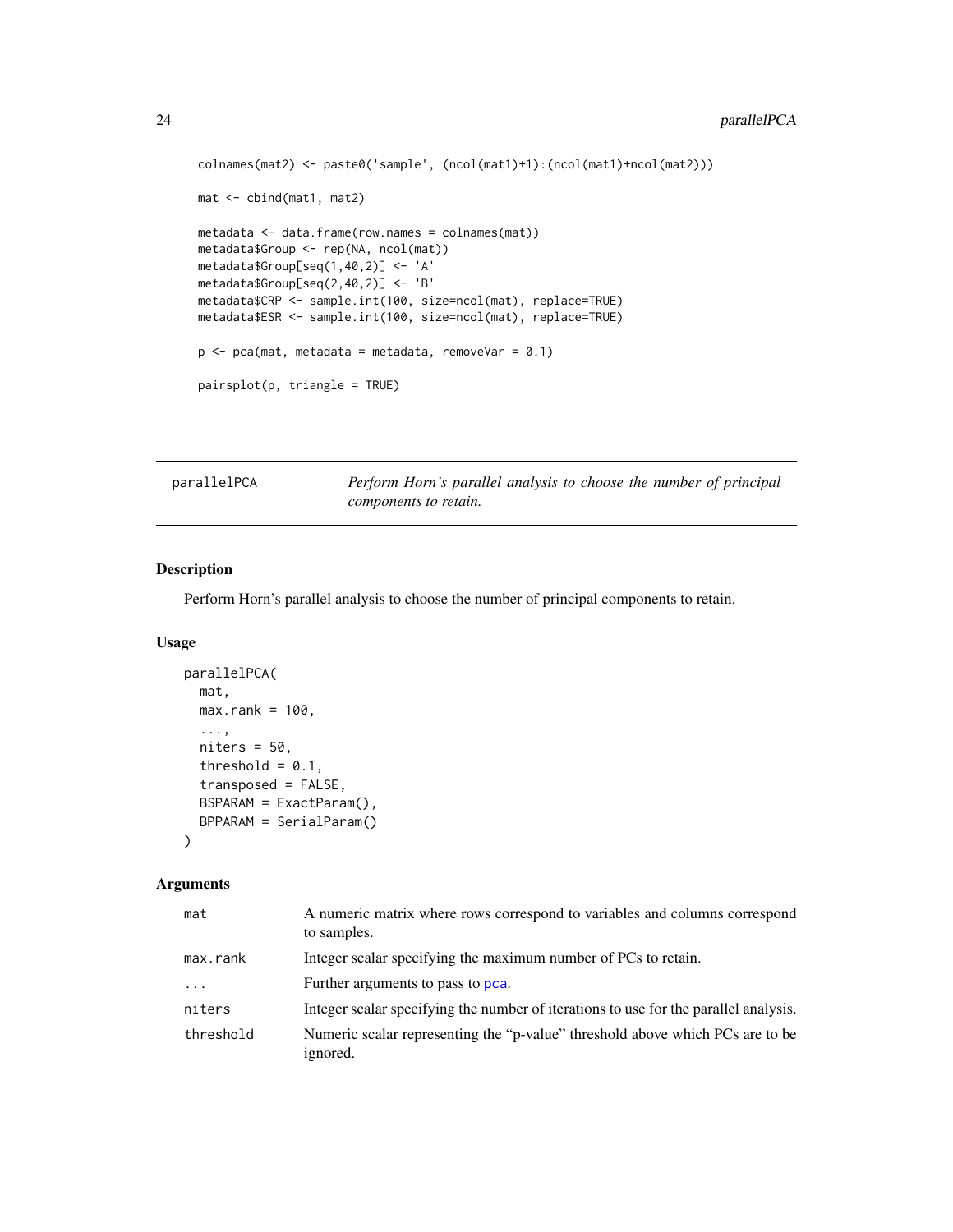#### <span id="page-24-0"></span>parallelPCA 25

| transposed     | Logical scalar indicating whether mat is transposed, i.e., rows are samples and<br>columns are variables. |
|----------------|-----------------------------------------------------------------------------------------------------------|
| <b>BSPARAM</b> | A BiocSingularParam object specifying the algorithm to use for PCA.                                       |
| <b>BPPARAM</b> | A BiocParallelParam object specifying how the iterations should be paralellized.                          |

# **Details**

Horn's parallel analysis involves shuffling observations within each row of x to create a permuted matrix. PCA is performed on the permuted matrix to obtain the percentage of variance explained under a random null hypothesis. This is repeated over several iterations to obtain a distribution of curves on the scree plot.

For each PC, the "p-value" (for want of a better word) is defined as the proportion of iterations where the variance explained at that PC is greater than that observed with the original matrix. The number of PCs to retain is defined as the last PC where the p-value is below threshold. This aims to retain all PCs that explain "significantly" more variance than expected by chance.

This function can be sped up by specifying BSPARAM=IrlbaParam() or similar, to use approximate strategies for performing the PCA. Another option is to set BPPARAM to perform the iterations in parallel.

#### Value

A list is returned, containing:

- original, the output from running [pca](#page-25-1) on mat with the specified arguments.
- permuted, a matrix of variance explained from randomly permuted matrices. Each column corresponds to a single permutated matrix, while each row corresponds to successive principal components.
- n, the estimated number of principal components to retain.

# Author(s)

Aaron Lun

output\$n

```
# Mocking up some data.
ngenes <- 1000
means <- 2^runif(ngenes, 6, 10)
dispersions <- 10/means + 0.2
nsamples <- 50
counts <- matrix(rnbinom(ngenes*nsamples, mu=means,
  size=1/dispersions), ncol=nsamples)
# Choosing the number of PCs
lcounts <- log2(counts + 1)
output <- parallelPCA(lcounts)
```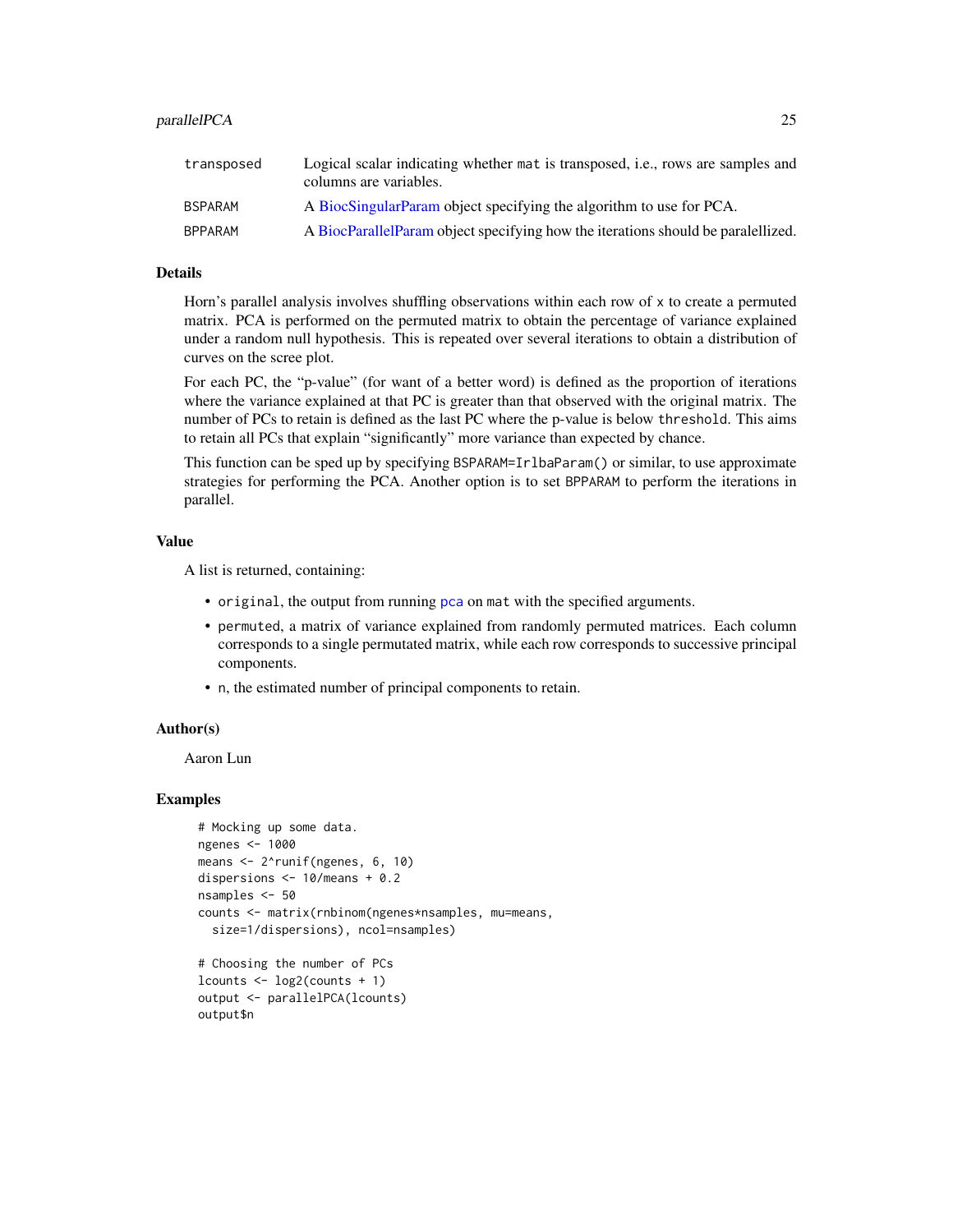<span id="page-25-1"></span><span id="page-25-0"></span>pca *PCAtools*

# Description

PCAtools

# Usage

```
pca(
  mat,
 metadata = NULL,
  center = TRUE,
  scale = FALSE,
  rank = NULL,removeVar = NULL,
  transposed = FALSE,
  BSPARAM = ExactParam()
)
```
# Arguments

| mat            | A data-matrix or data-frame containing numerical data only. Variables are ex-<br>pected to be in the rows and samples in the columns by default.                             |
|----------------|------------------------------------------------------------------------------------------------------------------------------------------------------------------------------|
| metadata       | A data-matrix or data-frame containing metadata. This will be stored in the re-<br>sulting pca object. Strictly enforced that rownames (metadata) $==$ colnames (mat).       |
| center         | Center the data before performing PCA? Same as promp() 'center' parameter.                                                                                                   |
| scale          | Scale the data? Same as proomp() 'scale' parameter.                                                                                                                          |
| rank           | An integer scalar specifying the number of PCs to retain. OPTIONAL for an<br>exact SVD, whereby it defaults to all PCs. Otherwise REQUIRED for approxi-<br>mate SVD methods. |
| removeVar      | Remove this % of variables based on low variance.                                                                                                                            |
| transposed     | Is mat transposed? DEFAULT = FALSE. If set to TRUE, samples are in the<br>rows and variables are in the columns.                                                             |
| <b>BSPARAM</b> | A BiocSingularParam object specifying the algorithm to use for the SVD. De-<br>faults to an exact SVD.                                                                       |

# Details

Principal Component Analysis (PCA) is a very powerful technique that has wide applicability in data science, bioinformatics, and further afield. It was initially developed to analyse large volumes of data in order to tease out the differences/relationships between the logical entities being analysed. It extracts the fundamental structure of the data without the need to build any model to represent it. This 'summary' of the data is arrived at through a process of reduction that can transform the large number of variables into a lesser number that are uncorrelated (i.e. the 'principal components'),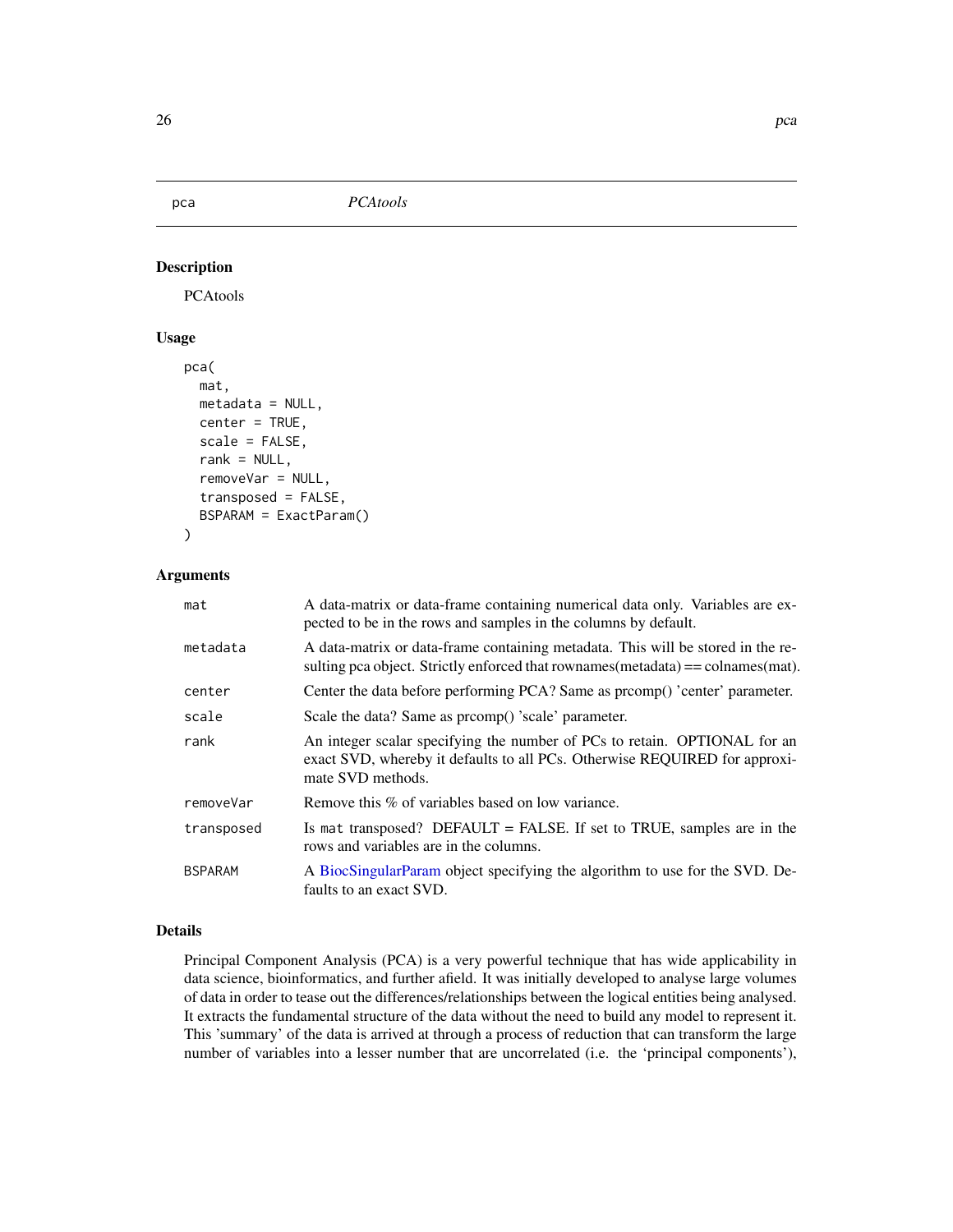whilst at the same time being capable of easy interpretation on the original data. PCAtools provides functions for data exploration via PCA, and allows the user to generate publication-ready figures. PCA is performed via BiocSingular - users can also identify optimal number of principal component via different metrics, such as elbow method and Horn's parallel analysis, which has relevance for data reduction in single-cell RNA-seq (scRNA-seq) and high dimensional mass cytometry data.

#### Value

A [pca](#page-25-1) object, containing:

- rotated, a data frame of the rotated data, i.e., the centred and scaled ( if either or both are requested) input data multiplied by the variable loadings ('loadings'). This is the same as the 'x' variable returned by prcomp().
- loadings, a data frame of variable loadings ('rotation' variable returned by prcomp()).
- variance, a numeric vector of the explained variation for each principal component.
- sdev, the standard deviations of the principal components.
- metadata, the original metadata
- xvars, a character vector of rownames from the input data.
- yvars, a character vector of colnames from the input data.
- components, a character vector of principal component / eigenvector names.

#### Author(s)

Kevin Blighe <kevin@clinicalbioinformatics.co.uk>

# Examples

```
options(scipen=10)
options(digits=6)
col <- 20
row <- 20000
mat1 <- matrix(
 rexp(col*row, rate = 0.1),
 ncol = colrownames(mat1) <- paste0('gene', 1:nrow(mat1))
colnames(mat1) <- paste0('sample', 1:ncol(mat1))
mat2 < - matrix(rexp(col*row, rate = 0.1),
 ncol = colrownames(mat2) <- paste0('gene', 1:nrow(mat2))
colnames(mat2) <- paste0('sample', (ncol(mat1)+1):(ncol(mat1)+ncol(mat2)))
mat <- cbind(mat1, mat2)
metadata <- data.frame(row.names = colnames(mat))
metadata$Group <- rep(NA, ncol(mat))
metadata$Group[seq(1,40,2)] <- 'A'
```
<span id="page-26-0"></span>pca 27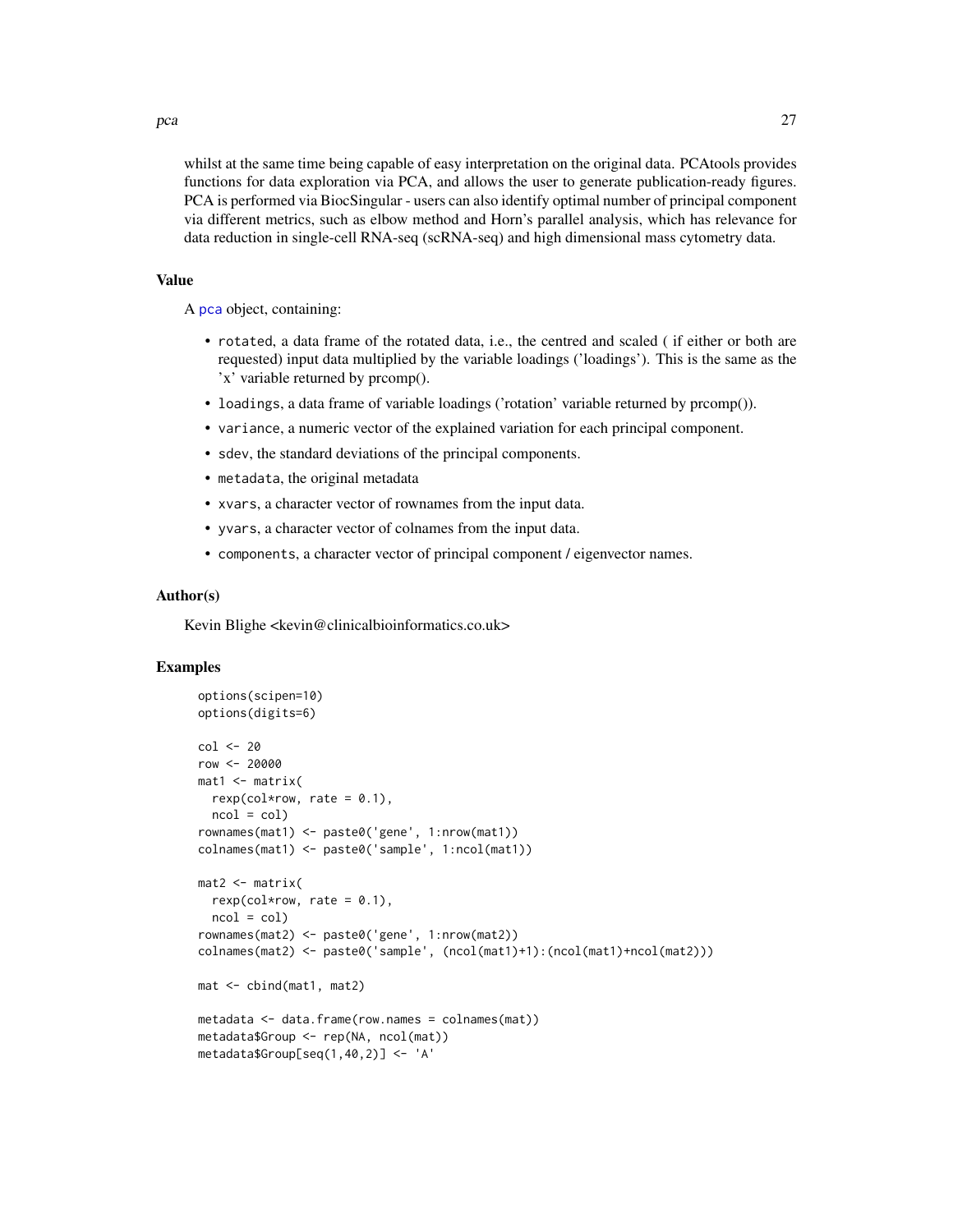```
metadata$Group[seq(2,40,2)] <- 'B'
metadata$CRP <- sample.int(100, size=ncol(mat), replace=TRUE)
metadata$ESR <- sample.int(100, size=ncol(mat), replace=TRUE)
p \le -pca(mat, metadata = metadata, removeVar = 0.1)getComponents(p)
getVars(p)
getLoadings(p)
screeplot(p)
screeplot(p, hline = 80)
biplot(p)
biplot(p, colby = 'Group', shape = 'Group')
biplot(p, colby = 'Group', colkey = c(A = 'forestgreen', B = 'gold'),legendPosition = 'right')
biplot(p, colby = 'Group', colkey = c(A='forestgreen', B='gold'),
  shape = 'Group', shapekey = c(A=10, B=21), legendPosition = 'bottom')
pairsplot(p, triangle = TRUE)
plotloadings(p, drawConnectors=TRUE)
eigencorplot(p, components = getComponents(p, 1:10),
 metavars = c('ESR', 'CRP'))
```
plotloadings *Plot the component loadings for selected principal components / eigenvectors and label variables driving variation along these.*

# Description

Plot the component loadings for selected principal components / eigenvectors and label variables driving variation along these.

```
plotloadings(
  pcaobj,
  components = getComponents(pcaobj, seq_len(5)),
  rangeRetain = 0.05,
  absolute = FALSE,
```
<span id="page-27-0"></span>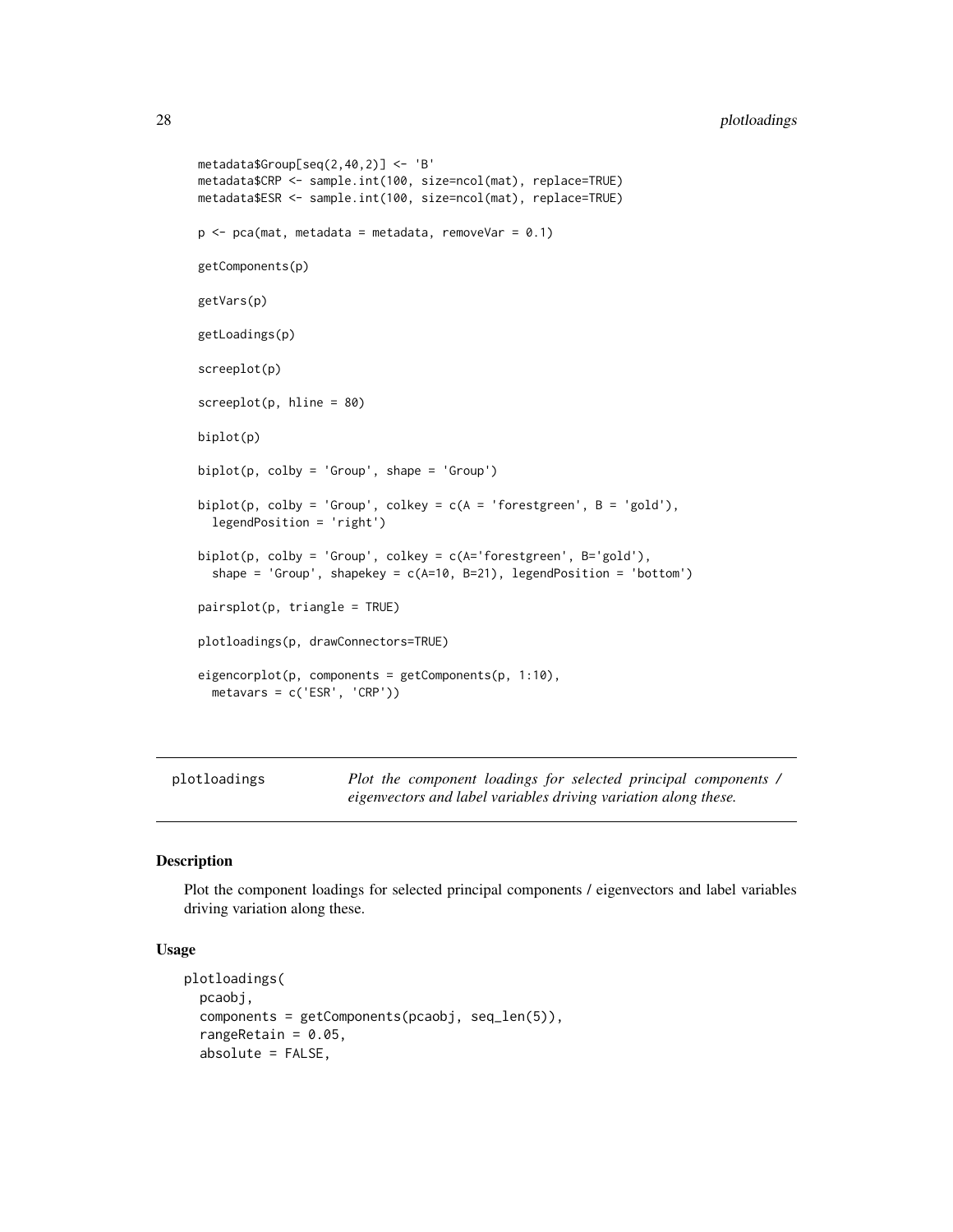# plotloadings 29

 $\mathcal{L}$ 

```
col = c("gold", "white", "royalblue"),
colMidpoint = 0,shape = 21,
shapeSizeRange = c(10, 10),
legendPosition = "top",
legendLabSize = 10,
legendIconSize = 3,
xlim = NULL,ylim = NULL,
labSize = 2,
labhjust = 1.5,
labvjust = 0,
drawConnectors = TRUE,
positionConnectors = "right",
widthConnectors = 0.5,
typeConnectors = "closed",
endsConnectors = "first",
lengthConnectors = unit(0.01, "npc"),colConnectors = "grey50",
xlab = "Principal component",
xlabAngle = 0,
xlabhjust = 0.5,
xlabvjust = 0.5,
ylab = "Component loading",
ylabAngle = 0,
ylabhjust = 0.5,
ylabvjust = 0.5,
axisLabSize = 16,
title = ",
subtitle = ",
caption = ",
titleLabSize = 16,
subtitleLabSize = 12,
captionLabSize = 12,
hline = c(\emptyset),
hlineType = "longdash",
hlineCol = "black",
hlineWidth = 0.4,
vline = NULL,
vlineType = "longdash",
vlineCol = "black",
vlineWidth = 0.4,
gridlines.major = TRUE,
gridlines.minor = TRUE,
borderWidth = 0.8,
borderColour = "black",
returnPlot = TRUE
```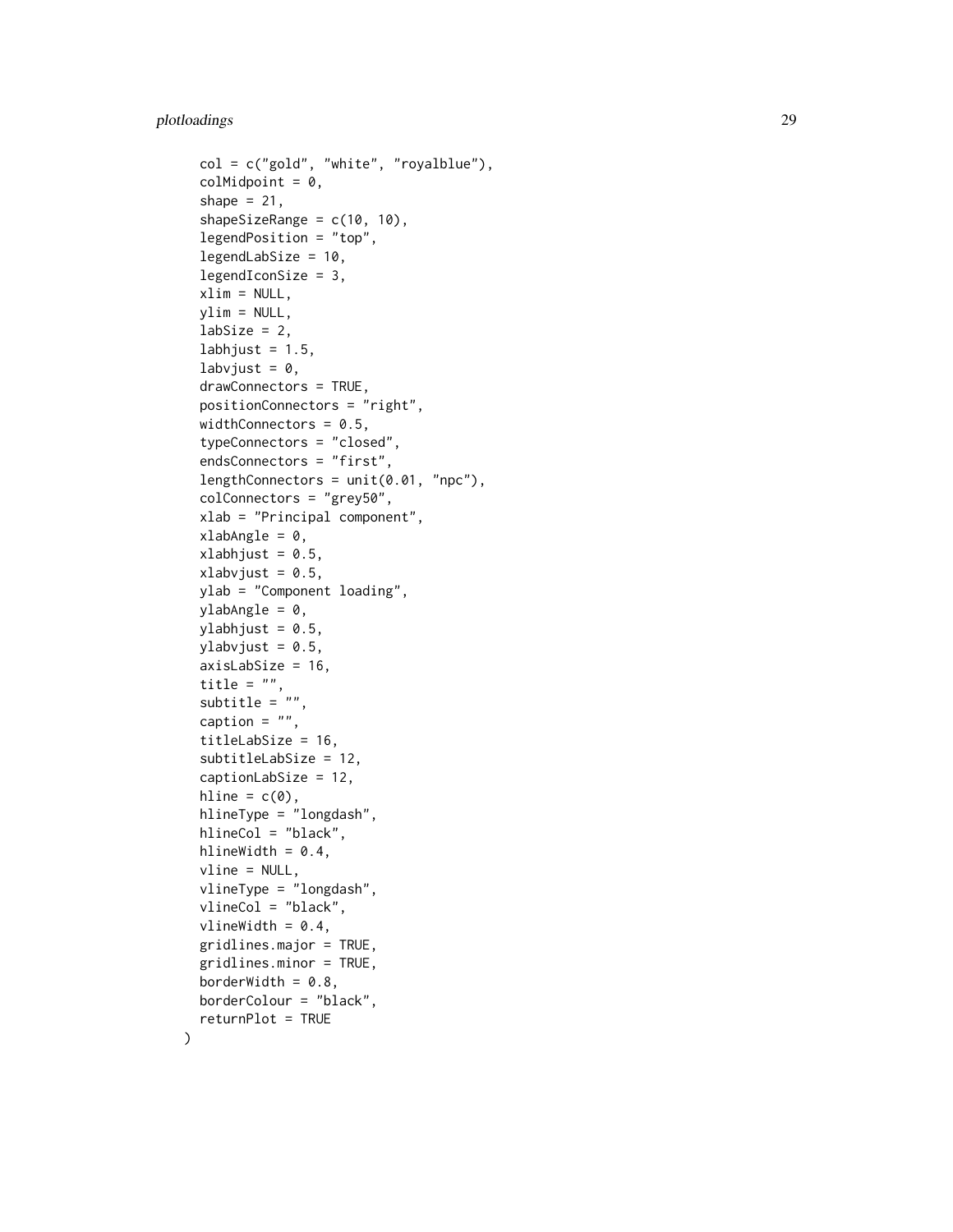# Arguments

| pcaobj                                                                                | Object of class 'pca' created by pca().                                                                                                                                                                   |  |
|---------------------------------------------------------------------------------------|-----------------------------------------------------------------------------------------------------------------------------------------------------------------------------------------------------------|--|
| components                                                                            | The principal components to be included in the plot.                                                                                                                                                      |  |
| rangeRetain                                                                           | Cut-off value for retaining variables. The function will look across each speci-<br>fied principal component and retain the variables that fall within this top/bottom<br>fraction of the loadings range. |  |
| absolute                                                                              | Logical, indicating whether or not to plot absolute loadings.                                                                                                                                             |  |
| col                                                                                   | Colours used for generation of fill gradient according to loadings values. Can<br>be 2 or 3 colours.                                                                                                      |  |
| colMidpoint                                                                           | Mid-point (loading) for the colour range.                                                                                                                                                                 |  |
| shape                                                                                 | Shape of the plotted points.                                                                                                                                                                              |  |
|                                                                                       | shapeSizeRange Size range for the plotted points (min, max).                                                                                                                                              |  |
|                                                                                       | legendPosition Position of legend ('top', 'bottom', 'left', 'right', 'none').                                                                                                                             |  |
| legendLabSize                                                                         | Size of plot legend text.                                                                                                                                                                                 |  |
|                                                                                       | legendIconSize Size of plot legend icons / symbols.                                                                                                                                                       |  |
| xlim                                                                                  | Limits of the x-axis.                                                                                                                                                                                     |  |
| ylim                                                                                  | Limits of the y-axis.                                                                                                                                                                                     |  |
| labSize                                                                               | Size of labels.                                                                                                                                                                                           |  |
| labhjust                                                                              | Horizontal adjustment of label.                                                                                                                                                                           |  |
| labvjust                                                                              | Vertical adjustment of label.                                                                                                                                                                             |  |
|                                                                                       | drawConnectors Logical, indicating whether or not to connect plot labels to their corresponding<br>points by line connectors.                                                                             |  |
| positionConnectors                                                                    |                                                                                                                                                                                                           |  |
|                                                                                       | Position of the connectors and their labels with respect to the plotted points<br>('left', 'right').                                                                                                      |  |
| widthConnectors                                                                       |                                                                                                                                                                                                           |  |
|                                                                                       | Line width of connectors.                                                                                                                                                                                 |  |
|                                                                                       | typeConnectors Have the arrow head open or filled ('closed')? ('open', 'closed').                                                                                                                         |  |
| endsConnectors Which end of connectors to draw arrow head? ('last', 'first', 'both'). |                                                                                                                                                                                                           |  |
| lengthConnectors                                                                      | Length of the connectors.                                                                                                                                                                                 |  |
|                                                                                       | colConnectors Line colour of connectors.                                                                                                                                                                  |  |
| xlab                                                                                  | Label for x-axis.                                                                                                                                                                                         |  |
| xlabAngle                                                                             | Rotation angle of x-axis labels.                                                                                                                                                                          |  |
| xlabhjust                                                                             | Horizontal adjustment of x-axis labels.                                                                                                                                                                   |  |
| xlabvjust                                                                             | Vertical adjustment of x-axis labels.                                                                                                                                                                     |  |
| ylab                                                                                  | Label for y-axis.                                                                                                                                                                                         |  |
| ylabAngle                                                                             | Rotation angle of y-axis labels.                                                                                                                                                                          |  |
| ylabhjust                                                                             | Horizontal adjustment of y-axis labels.                                                                                                                                                                   |  |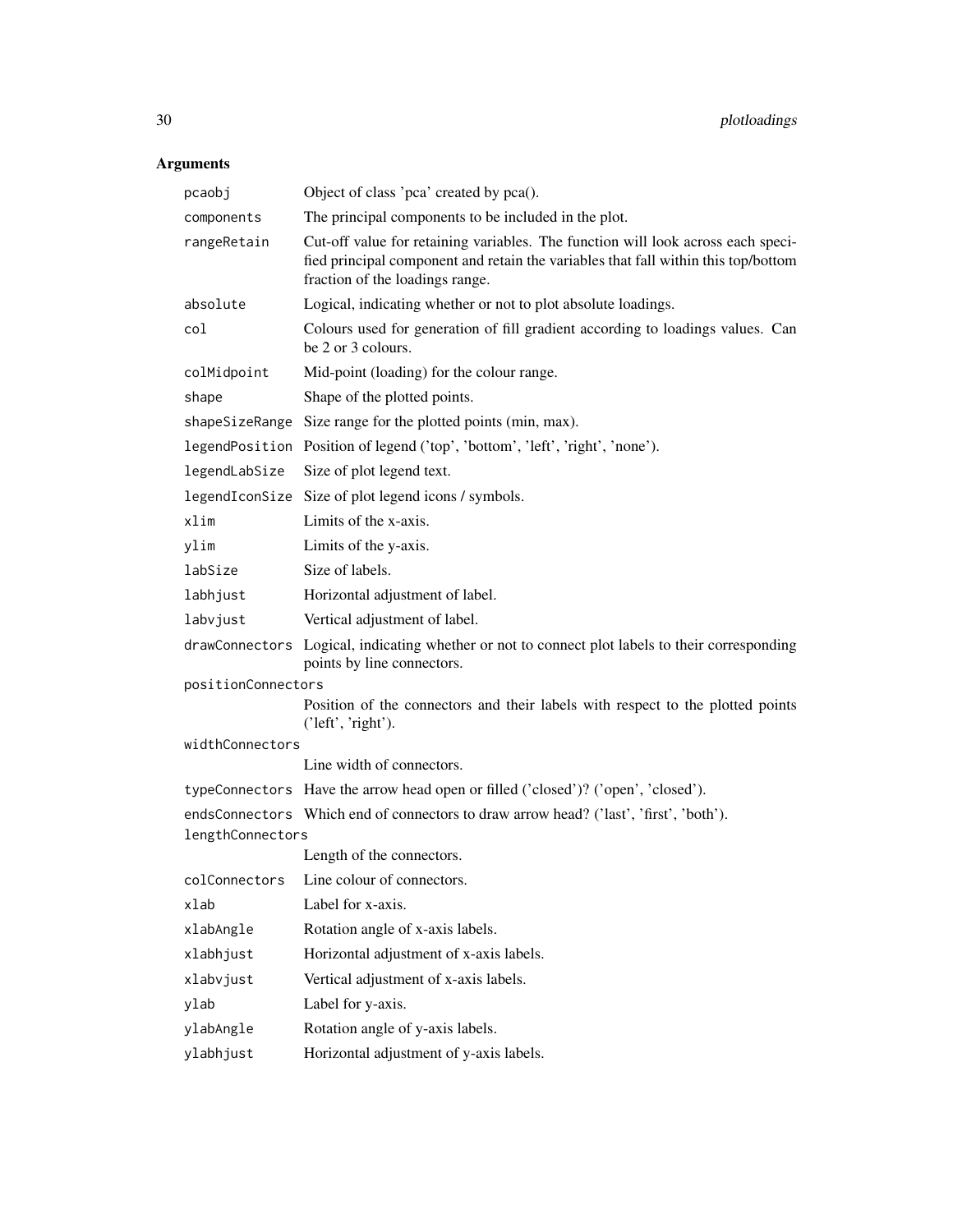# <span id="page-30-0"></span>plotloadings 31

| ylabvjust                     | Vertical adjustment of y-axis labels.                                                                                                                                                                              |
|-------------------------------|--------------------------------------------------------------------------------------------------------------------------------------------------------------------------------------------------------------------|
| axisLabSize                   | Size of x- and y-axis labels.                                                                                                                                                                                      |
| title                         | Plot title.                                                                                                                                                                                                        |
| subtitle                      | Plot subtitle.                                                                                                                                                                                                     |
| caption                       | Plot caption.                                                                                                                                                                                                      |
| titleLabSize                  | Size of plot title.                                                                                                                                                                                                |
| subtitleLabSize               |                                                                                                                                                                                                                    |
|                               | Size of plot subtitle.                                                                                                                                                                                             |
|                               | captionLabSize Size of plot caption.                                                                                                                                                                               |
| hline                         | Draw one or more horizontal lines passing through this/these values on y-axis.<br>For single values, only a single numerical value is necessary. For multiple lines,<br>pass these as a vector, e.g., $c(60,90)$ . |
| hlineType                     | Line type for hline ('blank', 'solid', 'dashed', 'dotted', 'dotdash', 'longdash',<br>'twodash').                                                                                                                   |
| hlineCol                      | Colour of hline.                                                                                                                                                                                                   |
| hlineWidth                    | Width of hline.                                                                                                                                                                                                    |
| vline                         | Draw one or more vertical lines passing through this/these values on x-axis. For<br>single values, only a single numerical value is necessary. For multiple lines,<br>pass these as a vector, e.g., $c(60,90)$ .   |
| vlineType                     | Line type for vline ('blank', 'solid', 'dashed', 'dotted', 'dotdash', 'longdash',<br>'twodash').                                                                                                                   |
| vlineCol                      | Colour of vline.                                                                                                                                                                                                   |
| vlineWidth<br>gridlines.major | Width of vline.                                                                                                                                                                                                    |
|                               | Logical, indicating whether or not to draw major gridlines.                                                                                                                                                        |
| gridlines.minor               |                                                                                                                                                                                                                    |
|                               | Logical, indicating whether or not to draw minor gridlines.                                                                                                                                                        |
| borderWidth                   | Width of the border on the x and y axes.                                                                                                                                                                           |
| borderColour                  | Colour of the border on the x and y axes.                                                                                                                                                                          |
| returnPlot                    | Logical, indicating whether or not to return the plot object.                                                                                                                                                      |

# Details

Plot the component loadings for selected principal components / eigenvectors and label variables driving variation along these.

# Value

A [ggplot2](#page-0-0) object.

# Author(s)

Kevin Blighe <kevin@clinicalbioinformatics.co.uk>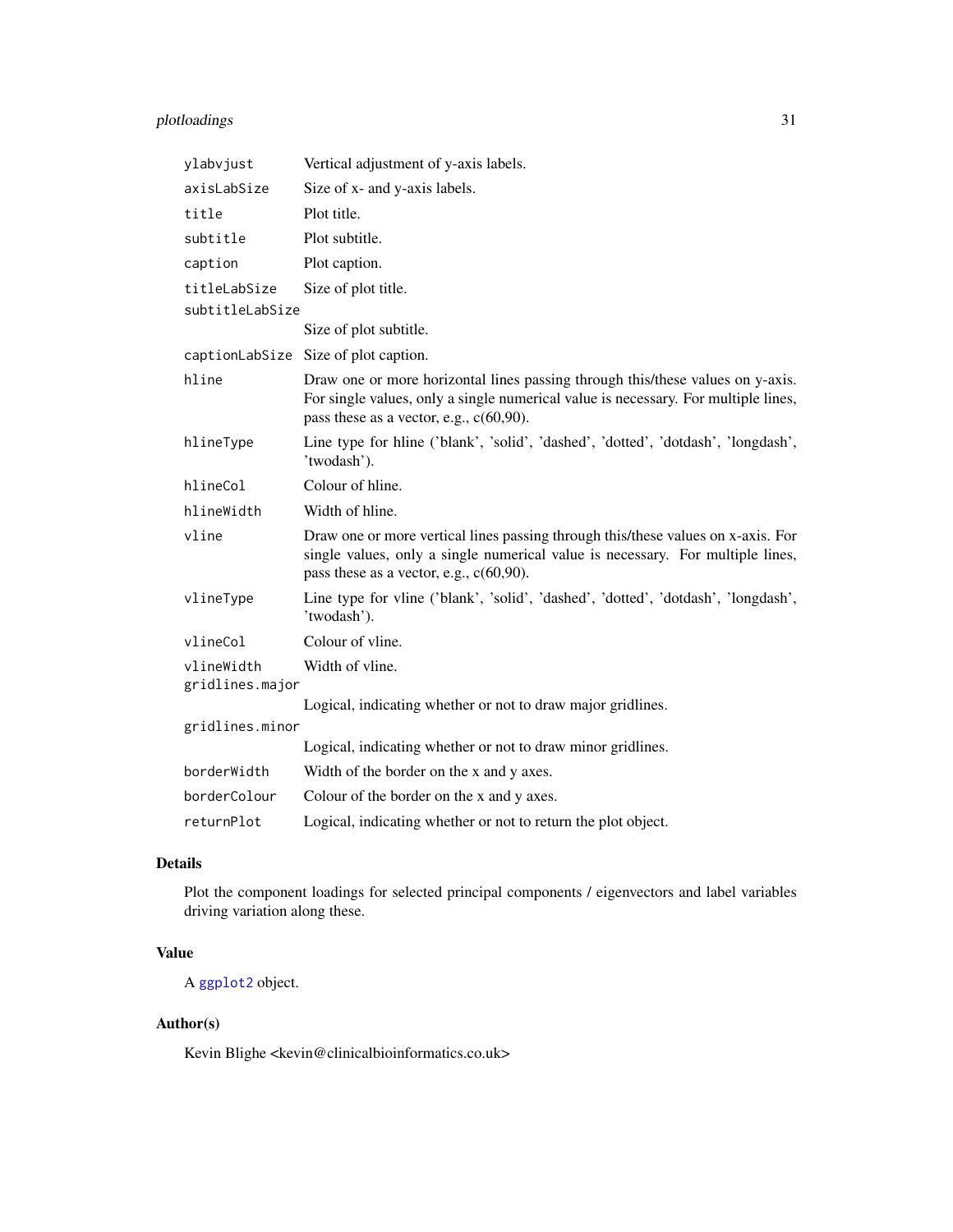# Examples

```
options(scipen=10)
options(digits=6)
col < -20row <- 20000
mat1 <- matrix(
 rexp(col*row, rate = 0.1),
 ncol = colrownames(mat1) <- paste0('gene', 1:nrow(mat1))
colnames(mat1) <- paste0('sample', 1:ncol(mat1))
mat2 <- matrix(
 rexp(col*row, rate = 0.1),
 ncol = colrownames(mat2) <- paste0('gene', 1:nrow(mat2))
colnames(mat2) <- paste0('sample', (ncol(mat1)+1):(ncol(mat1)+ncol(mat2)))
mat <- cbind(mat1, mat2)
metadata <- data.frame(row.names = colnames(mat))
metadata$Group <- rep(NA, ncol(mat))
metadata$Group[seq(1,40,2)] <- 'A'
metadata$Group[seq(2,40,2)] <- 'B'
metadata$CRP <- sample.int(100, size=ncol(mat), replace=TRUE)
metadata$ESR <- sample.int(100, size=ncol(mat), replace=TRUE)
p \le -pca(mat, metadata = metadata, removeVar = 0.1)plotloadings(p, drawConnectors = TRUE)
```
screeplot *Draw a SCREE plot, showing the distribution of explained variance across all or select principal components / eigenvectors.*

# Description

Draw a SCREE plot, showing the distribution of explained variance across all or select principal components / eigenvectors.

```
screeplot(
 pcaobj,
 components = getComponents(pcaobj),
 xlim = NULL,ylim = c(0, 100),
 xlab = "Principal component",
```
<span id="page-31-0"></span>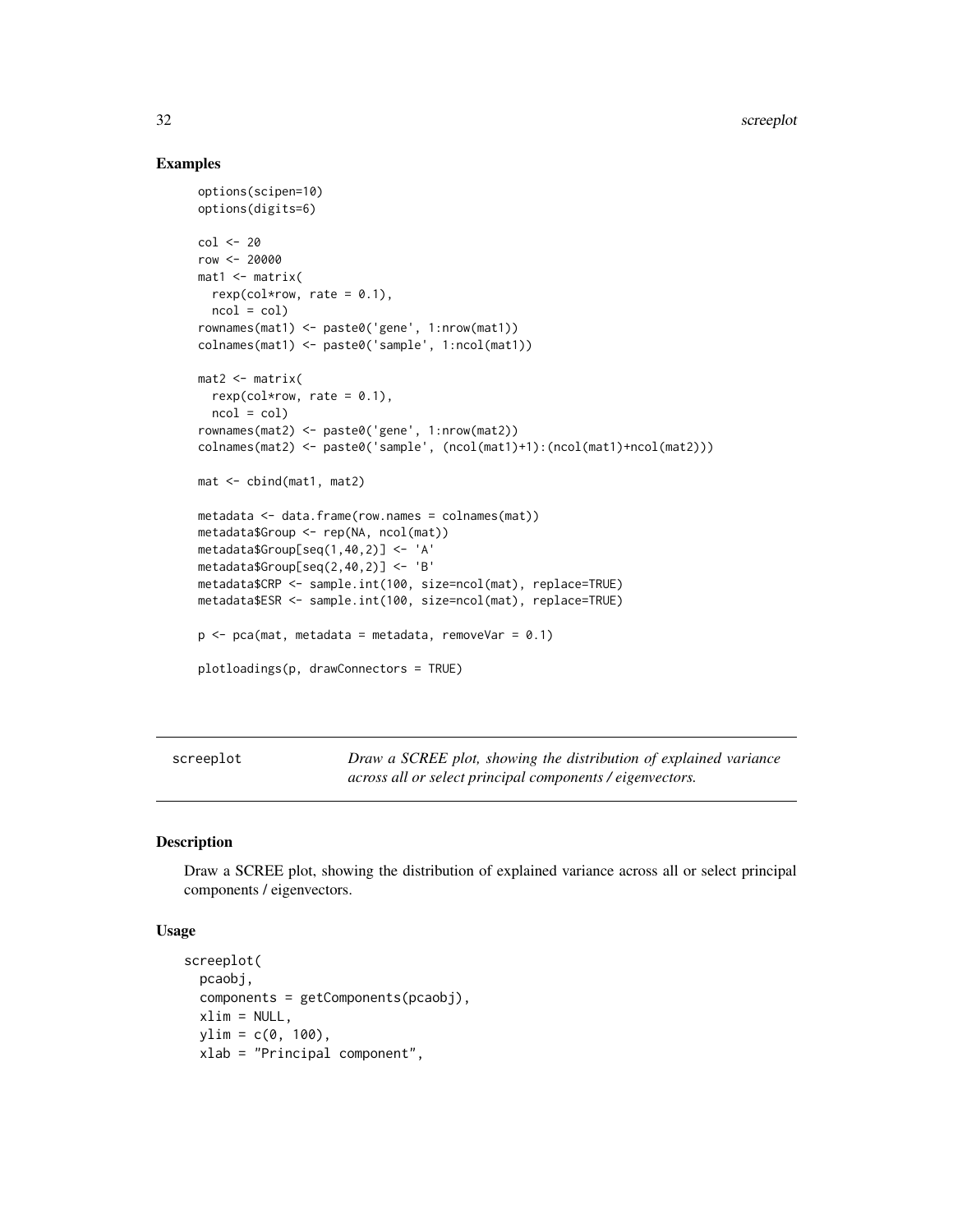#### screeplot 33

```
xlabAngle = 90,
xlabhjust = 0.5,
xlabvjust = 0.5,
ylab = "Explained variation (%)",
ylabAngle = 0,
ylabhjust = 0.5,
ylabvjust = 0.5,
axisLabSize = 16,
title = "SCREE plot",
subtitle = ",
caption = ",
titleLabSize = 16,
subtitleLabSize = 12,
captionLabSize = 12,
colBar = "dodgerblue",
drawCumulativeSumLine = TRUE,
colCumulativeSumLine = "red2",
sizeCumulativeSumLine = 1.5,
drawCumulativeSumPoints = TRUE,
colCumulativeSumPoints = "red2",
sizeCumulativeSumPoints = 2,
hline = NULL,
hlineType = "longdash",
hlineCol = "black",
hlineWidth = 0.4,
vline = NULL,
vlineType = "longdash",
vlineCol = "black",
vlineWidth = 0.4,
gridlines.major = TRUE,
gridlines.minor = TRUE,
borderWidth = 0.8,
borderColour = "black",
returnPlot = TRUE
```
# Arguments

)

| pcaobi     | Object of class 'pca' created by pca().              |
|------------|------------------------------------------------------|
| components | The principal components to be included in the plot. |
| xlim       | Limits of the x-axis.                                |
| ylim       | Limits of the y-axis.                                |
| xlab       | Label for x-axis.                                    |
| xlabAngle  | Rotation angle of x-axis labels.                     |
| xlabhjust  | Horizontal adjustment of x-axis labels.              |
| xlabvjust  | Vertical adjustment of x-axis labels.                |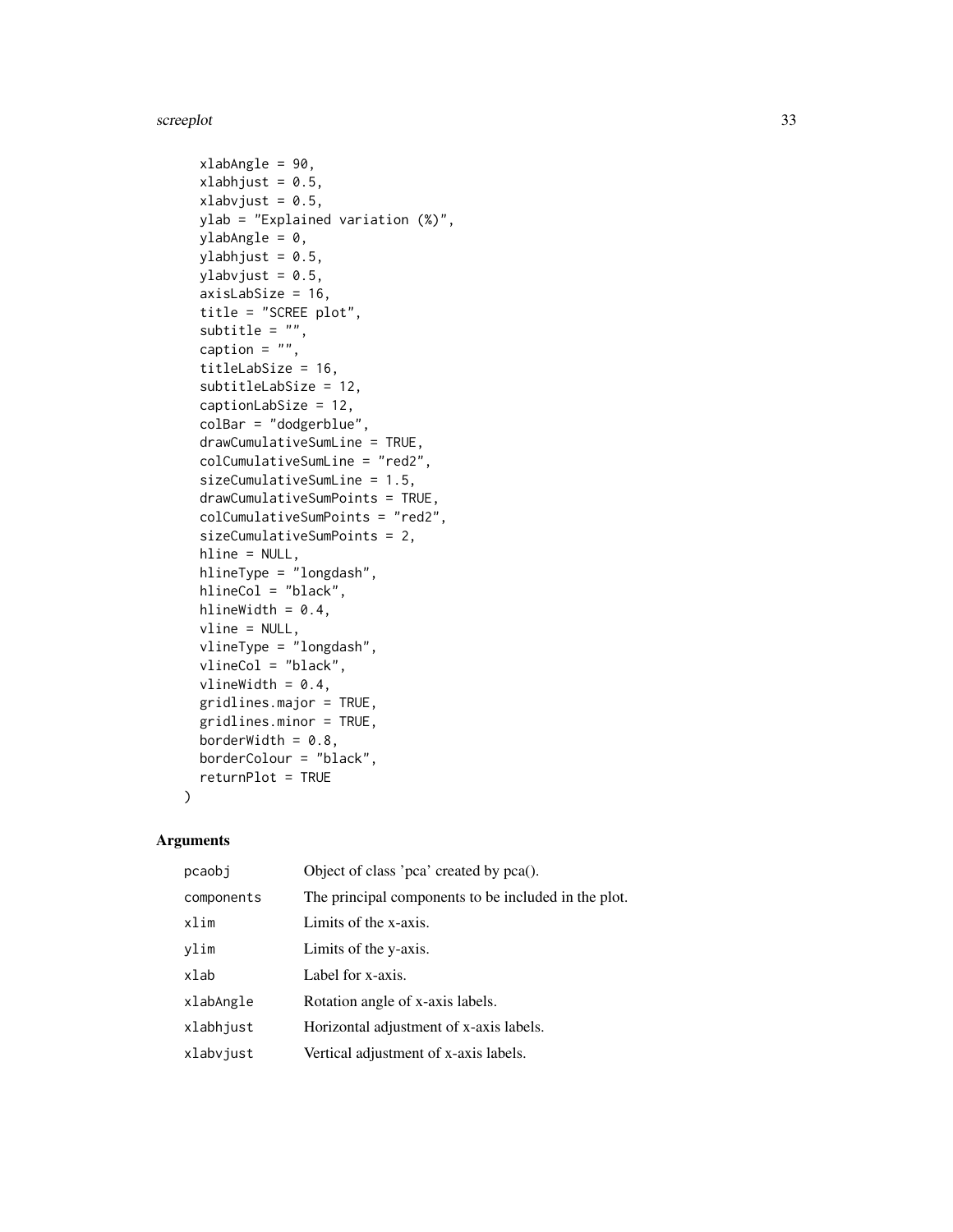| ylab                    | Label for y-axis.                                                                                                                                                                                                  |  |
|-------------------------|--------------------------------------------------------------------------------------------------------------------------------------------------------------------------------------------------------------------|--|
| ylabAngle               | Rotation angle of y-axis labels.                                                                                                                                                                                   |  |
| ylabhjust               | Horizontal adjustment of y-axis labels.                                                                                                                                                                            |  |
| ylabvjust               | Vertical adjustment of y-axis labels.                                                                                                                                                                              |  |
| axisLabSize             | Size of x- and y-axis labels.                                                                                                                                                                                      |  |
| title                   | Plot title.                                                                                                                                                                                                        |  |
| subtitle                | Plot subtitle.                                                                                                                                                                                                     |  |
| caption                 | Plot caption.                                                                                                                                                                                                      |  |
| titleLabSize            |                                                                                                                                                                                                                    |  |
| subtitleLabSize         | Size of plot title.                                                                                                                                                                                                |  |
|                         | Size of plot subtitle.                                                                                                                                                                                             |  |
|                         | captionLabSize Size of plot caption.                                                                                                                                                                               |  |
| colBar                  | Colour of the vertical bars.                                                                                                                                                                                       |  |
| drawCumulativeSumLine   |                                                                                                                                                                                                                    |  |
|                         | Logical, indicating whether or not to overlay plot with a cumulative explained<br>variance line.                                                                                                                   |  |
| colCumulativeSumLine    |                                                                                                                                                                                                                    |  |
|                         | Colour of cumulative explained variance line.                                                                                                                                                                      |  |
| sizeCumulativeSumLine   |                                                                                                                                                                                                                    |  |
|                         | Size of cumulative explained variance line.                                                                                                                                                                        |  |
| drawCumulativeSumPoints | Logical, indicating whether or not to draw the cumulative explained variance<br>points.                                                                                                                            |  |
| colCumulativeSumPoints  |                                                                                                                                                                                                                    |  |
|                         | Colour of cumulative explained variance points.                                                                                                                                                                    |  |
| sizeCumulativeSumPoints |                                                                                                                                                                                                                    |  |
|                         | Size of cumulative explained variance points.                                                                                                                                                                      |  |
| hline                   | Draw one or more horizontal lines passing through this/these values on y-axis.<br>For single values, only a single numerical value is necessary. For multiple lines,<br>pass these as a vector, e.g., $c(60,90)$ . |  |
| hlineType               | Line type for hline ('blank', 'solid', 'dashed', 'dotted', 'dotdash', 'longdash',<br>'twodash').                                                                                                                   |  |
| hlineCol                | Colour of hline.                                                                                                                                                                                                   |  |
| hlineWidth              | Width of hline.                                                                                                                                                                                                    |  |
| vline                   | Draw one or more vertical lines passing through this/these values on x-axis. For<br>single values, only a single numerical value is necessary. For multiple lines,<br>pass these as a vector, e.g., $c(60,90)$ .   |  |
| vlineType               | Line type for vline ('blank', 'solid', 'dashed', 'dotted', 'dotdash', 'longdash',<br>'twodash').                                                                                                                   |  |
| vlineCol                | Colour of vline.                                                                                                                                                                                                   |  |
| vlineWidth              | Width of vline.                                                                                                                                                                                                    |  |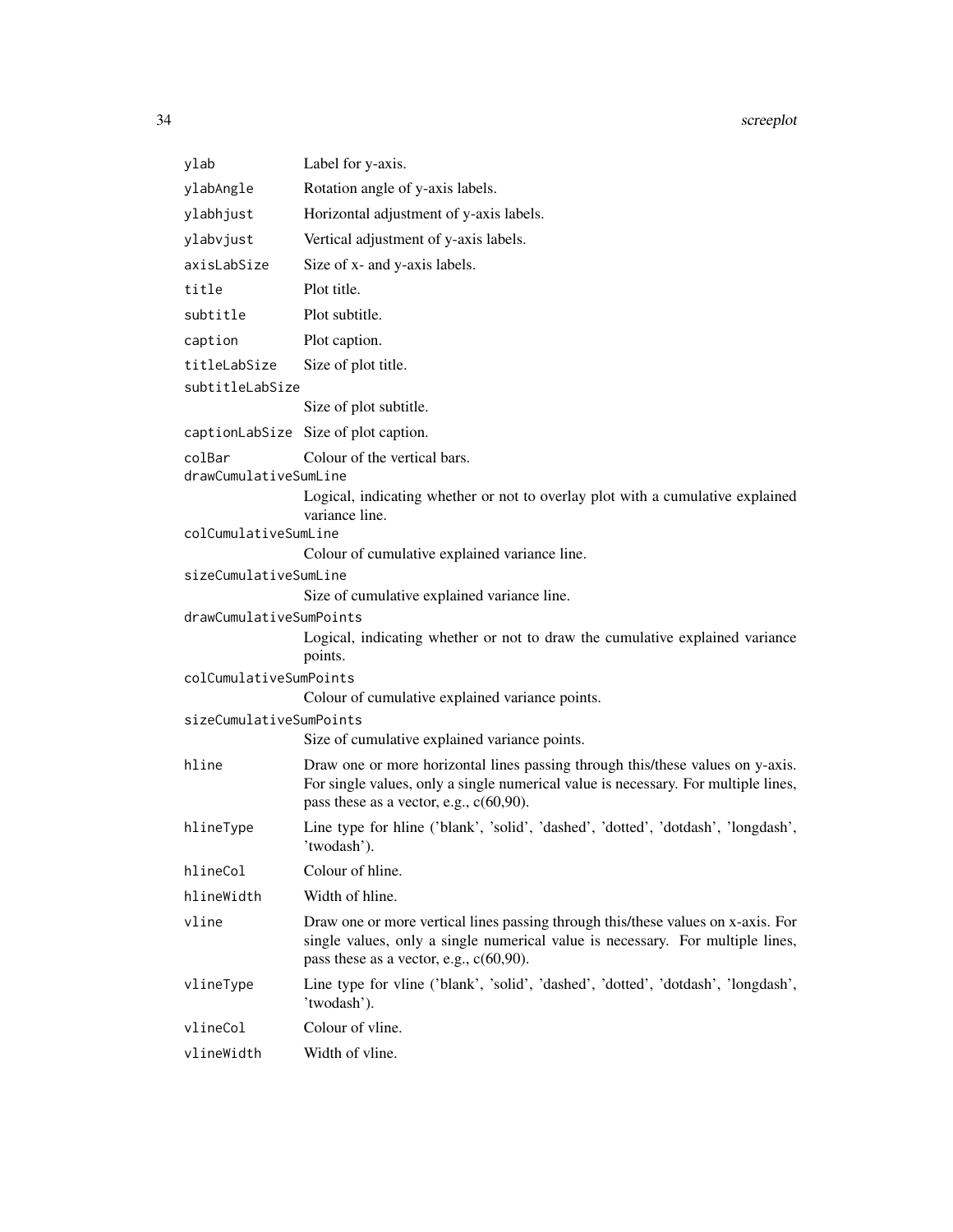#### <span id="page-34-0"></span>screeplot 35

| gridlines.major |                                                               |  |
|-----------------|---------------------------------------------------------------|--|
|                 | Logical, indicating whether or not to draw major gridlines.   |  |
| gridlines.minor |                                                               |  |
|                 | Logical, indicating whether or not to draw minor gridlines.   |  |
| borderWidth     | Width of the border on the x and y axes.                      |  |
| borderColour    | Colour of the border on the x and y axes.                     |  |
| returnPlot      | Logical, indicating whether or not to return the plot object. |  |

# Details

Draw a SCREE plot, showing the distribution of explained variance across all or select principal components / eigenvectors.

### Value

A [ggplot2](#page-0-0) object.

# Author(s)

Kevin Blighe <kevin@clinicalbioinformatics.co.uk>

```
options(scipen=10)
options(digits=6)
col < -20row <- 20000
mat1 <- matrix(
 rexp(col*row, rate = 0.1),
 ncol = colrownames(mat1) <- paste0('gene', 1:nrow(mat1))
colnames(mat1) <- paste0('sample', 1:ncol(mat1))
mat2 < -matrixrexp(col*row, rate = 0.1),
 ncol = colrownames(mat2) <- paste0('gene', 1:nrow(mat2))
colnames(mat2) <- paste0('sample', (ncol(mat1)+1):(ncol(mat1)+ncol(mat2)))
mat <- cbind(mat1, mat2)
metadata <- data.frame(row.names = colnames(mat))
metadata$Group <- rep(NA, ncol(mat))
metadata$Group[seq(1,40,2)] <- 'A'
metadata$Group[seq(2,40,2)] <- 'B'
metadata$CRP <- sample.int(100, size=ncol(mat), replace=TRUE)
metadata$ESR <- sample.int(100, size=ncol(mat), replace=TRUE)
p \leq -pca(mat, metadata = metadata, removeVar = 0.1)
```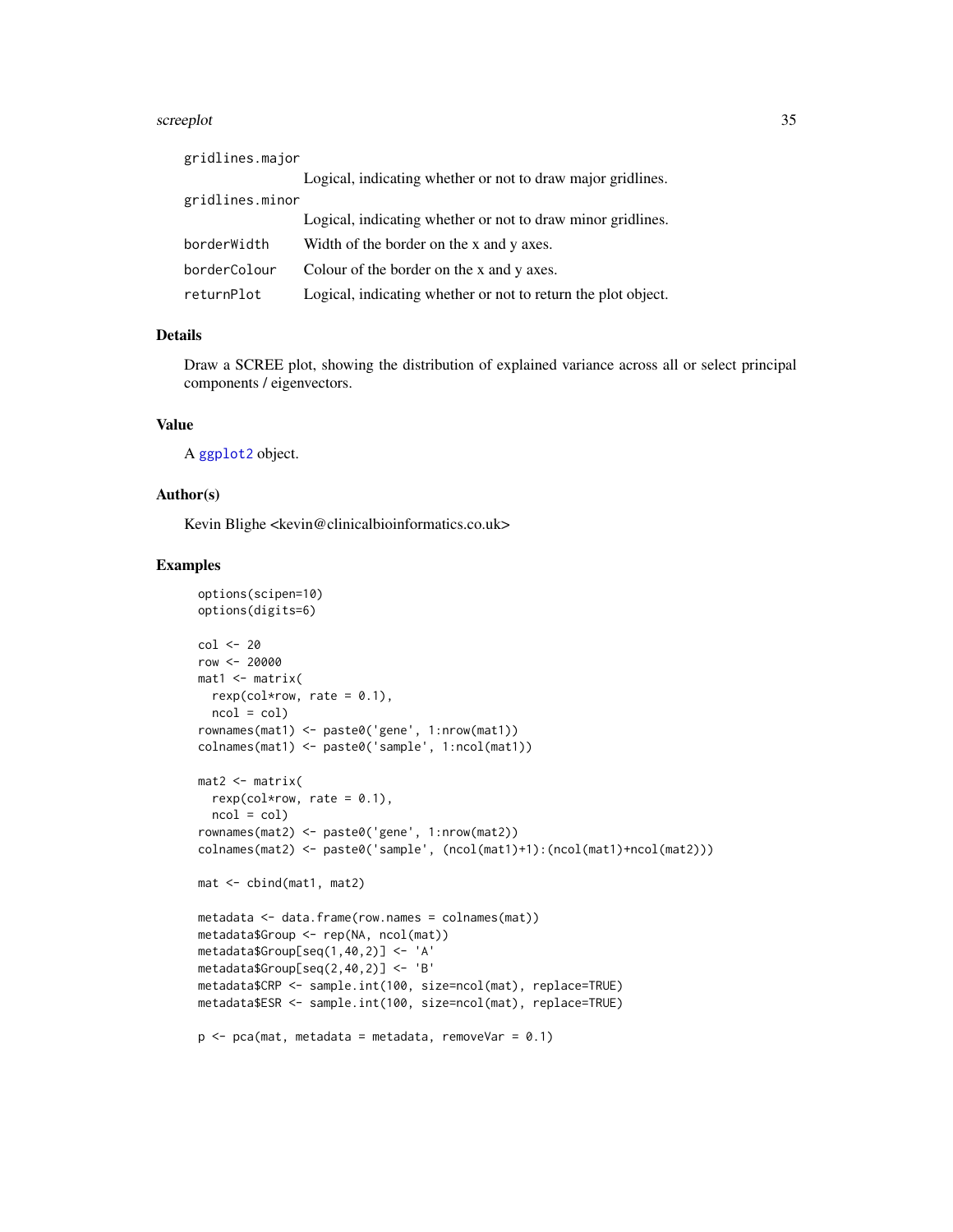36 screeplot

screeplot(p)

screeplot(p, hline = 80)